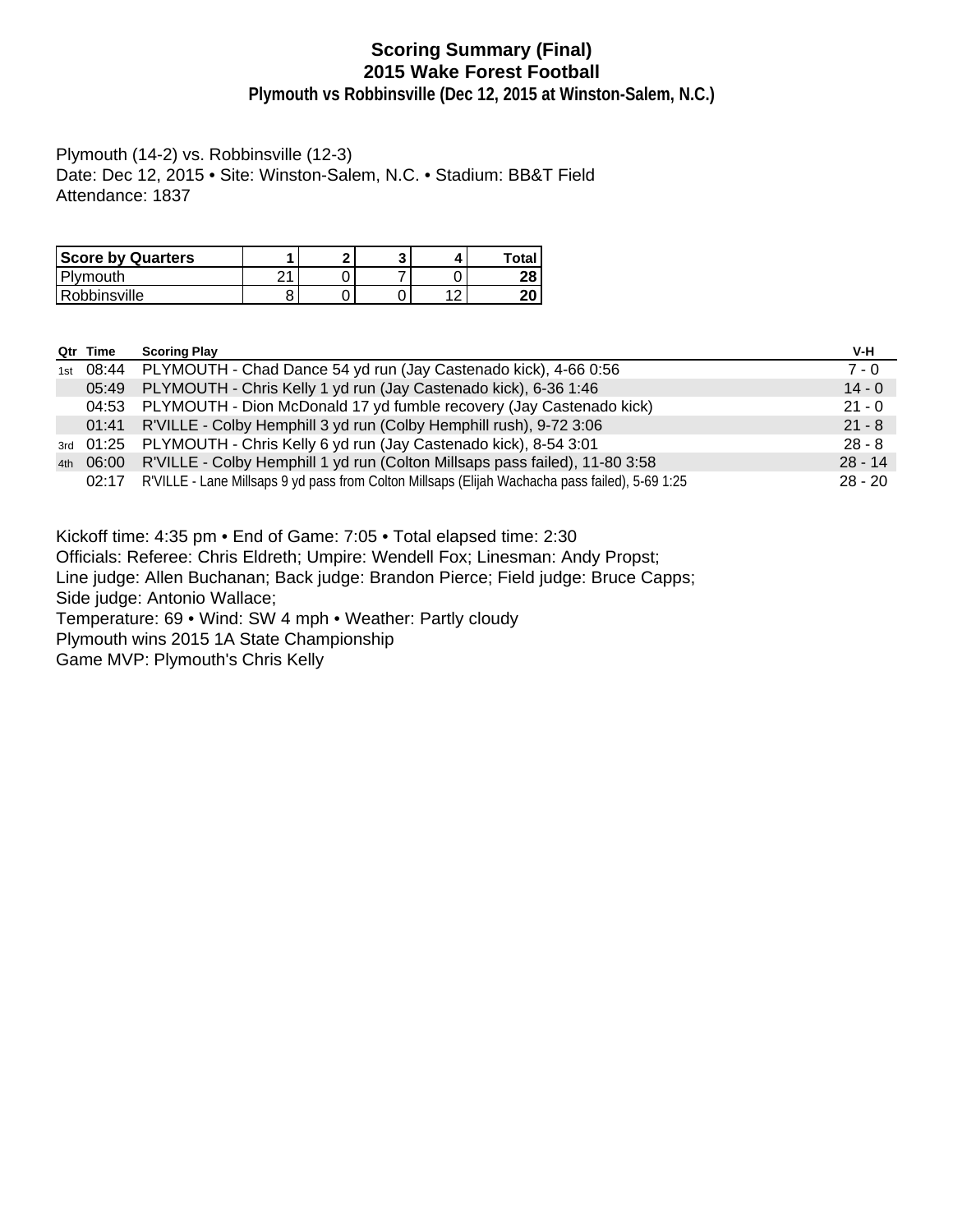# **Team Statistics (Final) 2015 Wake Forest Football**

|                                | <b>PLYMOUTH</b> | <b>R'VILLE</b> |
|--------------------------------|-----------------|----------------|
| <b>FIRST DOWNS</b>             | 15              | 20             |
| Rushing                        | 13              | 14             |
| Passing                        | 1               | 5              |
| Penalty                        | $\overline{1}$  | $\mathbf{1}$   |
| <b>NET YARDS RUSHING</b>       | 333             | 223            |
| <b>Rushing Attempts</b>        | 60              | 46             |
| Average Per Rush               | 5.6             | 4.8            |
| <b>Rushing Touchdowns</b>      | 3               | $\overline{2}$ |
| <b>Yards Gained Rushing</b>    | 344             | 263            |
| Yards Lost Rushing             | 11              | 40             |
| <b>NET YARDS PASSING</b>       | 31              | 92             |
| Completions-Attempts-Int       | $1 - 4 - 0$     | $7 - 19 - 1$   |
| Average Per Attempt            | 7.8             | 4.8            |
| <b>Average Per Completion</b>  | 31.0            | 13.1           |
| Passing Touchdowns             | 0               | 1              |
| <b>TOTAL OFFENSE YARDS</b>     | 364             | 315            |
| Total offense plays            | 64              | 65             |
| Average Gain Per Play          | 5.7             | 4.8            |
| Fumbles: Number-Lost           | $3 - 2$         | $6 - 3$        |
| Penalties: Number-Yards        | 10-100          | $3 - 35$       |
| <b>PUNTS-YARDS</b>             | $6 - 247$       | 4-139          |
| Average Yards Per Punt         | 41.2            | 34.8           |
| Net Yards Per Punt             | 32.8            | 33.2           |
| Inside 20                      | $\mathbf{1}$    | $\mathbf{1}$   |
| 50+ Yards                      | 1               | 0              |
| Touchbacks                     | $\overline{0}$  | 0              |
| Fair catch                     | 0               | 0              |
| KICKOFFS-YARDS                 | 5-248           | $2 - 101$      |
| Average Yards Per Kickoff      | 49.6            | 50.5           |
| Net Yards Per Kickoff          | 31.0            | 34.5           |
| Touchbacks                     | 2               | 0              |
| Punt returns: Number-Yards-TD  | $1 - 6 - 0$     | $4 - 50 - 0$   |
| Average Per Return             | 6.0             | 12.5           |
| Kickoff returns: Number-Yds-TD | $2 - 32 - 0$    | $3 - 53 - 0$   |
| Average Per Return             | 16.0            | 17.7           |
| Interceptions: Number-Yds-TD   | $1 - 1 - 0$     | $0 - 0 - 0$    |
| Fumble Returns: Number-Yds-TD  | $1 - 17 - 1$    | $1 - 1 - 0$    |
| <b>Miscellaneous Yards</b>     | $\overline{0}$  | 0              |
| <b>Possession Time</b>         | 24:59           | 23:01          |
| 1st Quarter                    | 4:22            | 7:38           |
| 2nd Quarter                    | 5:26            | 6:34           |
| 3rd Quarter                    | 8:34            | 3:26           |
| 4th Quarter                    | 6:37            | 5:23           |
| <b>Third-Down Conversions</b>  | 4 of 14         | 5 of 12        |
| <b>Fourth-Down Conversions</b> | 2 of 2          | 0 of 1         |
| Red-Zone Scores-Chances        | $2 - 3$         | $3-3$          |
| Touchdowns                     | $2 - 3$         | $3-3$          |
| Field goals                    | $0 - 3$         | $0 - 3$        |
| Sacks By: Number-Yards         | $3 - 22$        | $0-0$          |
| <b>PAT Kicks</b>               | $4 - 4$         | $0-0$          |
| <b>Field Goals</b>             | 0-0             | $0-0$          |
| Points off turnovers           | 14              | 0              |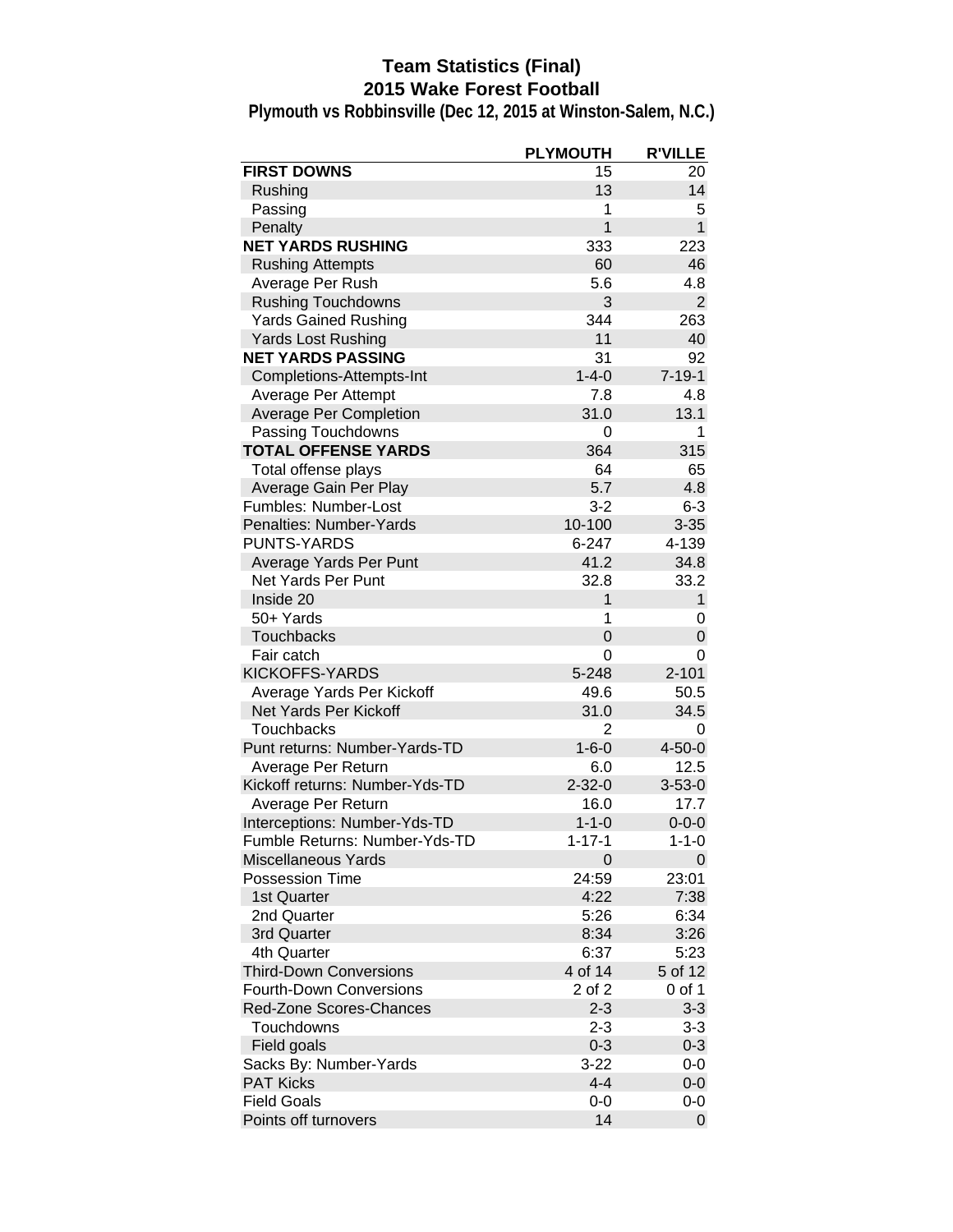# **Individual Statistics (Final) 2015 Wake Forest Football**

**Plymouth vs Robbinsville (Dec 12, 2015 at Winston-Salem, N.C.)**

# **Plymouth Robbinsville**

| <b>Rushing</b>        | No.<br><b>Gain Loss</b>          |                                  | <b>TD</b><br><b>Net</b>            | Lg              | Avg               | <b>Rushing</b>         | No.            | <b>Gain Loss</b> |                                   | <b>Net</b>         | TD                          | Avg<br>Lg               |
|-----------------------|----------------------------------|----------------------------------|------------------------------------|-----------------|-------------------|------------------------|----------------|------------------|-----------------------------------|--------------------|-----------------------------|-------------------------|
| Chris Kelly           | 27<br>153                        | 3                                | 150<br>$\overline{2}$              | $\overline{26}$ | $\overline{5.6}$  | Lane Millsaps          | 16             | 134              | 2                                 | 132                | 0                           | 24<br>8.2               |
| <b>Chad Dance</b>     | 117<br>15                        | 4                                | 113<br>1                           | 54              | 7.5               | Colby Hemphill         | 10             | 60               | 0                                 | 60                 | $\overline{2}$              | 6.0<br>15               |
| <b>Ronald Wilkins</b> | 15<br>74                         | 1                                | 73<br>$\Omega$                     | 16              | 4.9               | <b>Colton Millsaps</b> | 10             | 47               | 23                                | 24                 | 0                           | 15<br>2.4               |
| <b>TEAM</b>           | 3<br>$\Omega$                    | 3                                | -3<br>0                            | 0               | $-1.0$            | lan Wiggins            | 5              | 14               | $\overline{4}$                    | 10                 | 0                           | 6<br>2.0                |
| Totals                | 60<br>344                        | 11                               | 3<br>333                           | 54              | 5.6               | Elijah Wachacha        | 2              | 8                | 0                                 | 8                  | 0                           | 4<br>4.0                |
|                       |                                  |                                  |                                    |                 |                   | <b>TEAM</b>            | $\overline{2}$ | $\Omega$         | $\Omega$                          | $\Omega$           | $\mathbf{0}$                | $\mathbf{0}$<br>0.0     |
|                       |                                  |                                  |                                    |                 |                   | Will Crisp             | 1              | 0                | 11                                | $-11$              | 0                           | $-11.0$<br>0            |
|                       |                                  |                                  |                                    |                 |                   | Totals                 | 46             | 263              | 40                                | $\overline{223}$   | $\overline{2}$              | 24<br>4.8               |
| Passing               | $C-A-I$                          | Yds                              | TD                                 | Long            | <b>Sack</b>       | <b>Passing</b>         |                | $C-A-I$          | Yds                               | <b>TD</b>          | Long                        | <b>Sack</b>             |
| Samyr Cooper          | $1 - 4 - 0$                      | 31                               | 0                                  | 31              | 0                 | <b>Colton Millsaps</b> |                | $7 - 19 - 1$     |                                   | 92<br>1            | 19                          | 3                       |
| Totals                | $1 - 4 - 0$                      | $\overline{31}$                  | $\Omega$                           | 31              | $\Omega$          | Totals                 |                | $7 - 19 - 1$     |                                   | $\mathbf{1}$<br>92 | 19                          | $\overline{\mathbf{3}}$ |
| <b>Receiving</b>      | No.                              | TD<br>Yards                      | Long                               |                 |                   | <b>Receiving</b>       | No.            |                  | Yards                             | TD                 | Long                        |                         |
| <b>Tagan White</b>    | 1                                | 31                               | 0<br>31                            |                 |                   | Lane Millsaps          | 3              |                  | 35                                | 1                  | 13                          |                         |
| Totals                | $\mathbf{1}$                     | $\overline{31}$                  | 0<br>$\overline{31}$               |                 |                   | Chandler Jumper        | 1              |                  | 19                                | 0                  | 19                          |                         |
|                       |                                  |                                  |                                    |                 |                   | <b>Reece Postell</b>   | 1              |                  | 16                                | 0                  | 16                          |                         |
|                       |                                  |                                  |                                    |                 |                   | Colby Hemphill         | 1              |                  | 13                                | $\Omega$           | 13                          |                         |
|                       |                                  |                                  |                                    |                 |                   | Kyler Brooks           | 1              |                  | 9                                 | 0                  | 9                           |                         |
|                       |                                  |                                  |                                    |                 |                   | Totals                 | $\overline{7}$ |                  | 92                                | $\mathbf{1}$       | $\overline{19}$             |                         |
| Punting               | No.<br>Yds                       | Avg                              | Long                               | In20            | TВ                | <b>Punting</b>         | No.            | Yds              | Avg                               | Long               |                             | In20<br>т               |
| Chris Kelly           | 5<br>214                         | 42.8                             | 50                                 |                 | 1<br>0            | Lane Millsaps          | 4              | 139              | 34.8                              |                    | 40                          | 1                       |
| Jay Castenado         | 33<br>1                          | 33.0                             | 33                                 |                 | 0<br>0            | <b>Totals</b>          | 4              | 139              | 34.8                              |                    | 40                          | 1                       |
| Totals                | 6<br>247                         | 41.2                             | 50                                 |                 | 1<br>$\Omega$     |                        |                |                  |                                   |                    |                             |                         |
|                       | Punt                             |                                  | <b>Kickoff</b>                     |                 | Intercept         |                        |                | Punt             |                                   | <b>Kickoff</b>     |                             | Intercept               |
| <b>Returns</b>        | Yds<br>No                        | No Yds<br>Lg                     | Lg                                 | No Yds          | Lg                | <b>Returns</b>         | No             | Yds              | <b>No</b><br>Lg                   | Yds                | No<br>$\lfloor \lg \rfloor$ | Yds<br>Ь                |
| <b>Chris Kelly</b>    | 6<br>1                           | 6<br>$\mathbf{1}$                | 5<br>5                             | $\mathbf 0$     | $\mathbf 0$<br>0  | <b>Reece Postell</b>   | 3              | $\overline{50}$  | $\overline{32}$<br>$\overline{2}$ | $\overline{32}$    | $\overline{17}$<br>0        | 0                       |
| Jamaze Armstrong      | 0<br>0                           | $\mathbf 0$<br>0                 | 0<br>$\overline{0}$                | 1               | 1<br>1            | Chandler Jumper        | $\mathbf{1}$   | $\mathbf 0$      | $\overline{0}$<br>0               | $\mathbf 0$        | $\mathbf 0$<br>0            | 0                       |
| Chad Dance            | 0<br>0                           | $\pmb{0}$<br>1                   | 27<br>27                           | 0               | 0<br>$\mathbf 0$  | Lane Millsaps          | 0              | 0                | 0<br>1                            | 21                 | 21<br>0                     | 0                       |
| <b>Totals</b>         | $\overline{1}$<br>$\overline{6}$ | $\overline{6}$<br>$\overline{2}$ | $\overline{32}$<br>$\overline{27}$ | 1               | 1<br>$\mathbf{1}$ | Totals                 | 4              | $\overline{50}$  | 32<br>$\overline{3}$              | $\overline{53}$    | $\overline{21}$<br>0        | $\Omega$                |
| <b>Field goals</b>    | Qtr<br>Time                      | <b>Dist</b>                      |                                    | <b>Result</b>   |                   | <b>Field goals</b>     | Qtr            | Time             | <b>Dist</b>                       |                    | <b>Result</b>               |                         |
| <b>Kickoffs</b>       | No.<br>Yards                     | Avg                              | TB                                 | <b>OB</b>       |                   | <b>Kickoffs</b>        | No.            | Yards            |                                   | Avg                | TB                          | <b>OB</b>               |
| Jay Castenado         | 5                                | 49.6<br>248                      | $\overline{2}$                     |                 | $\overline{0}$    | Freddie Romero         | $\overline{2}$ |                  | 101                               | 50.5               | $\mathbf{0}$                | $\Omega$                |
| <b>All-purpose</b>    | <b>Rcv</b><br>Run                | KR                               | <b>PR</b>                          | IR              | <b>Total</b>      | All-purpose            | Run            | <b>Rcv</b>       | <b>KR</b>                         | <b>PR</b>          | IR                          | <b>Total</b>            |
| Chris Kelly           | 150                              | 5<br>$\mathbf 0$                 | 6                                  | $\mathbf 0$     | 161               | Lane Millsaps          | 132            | 35               | 21                                | $\overline{0}$     | $\mathbf 0$                 | 188                     |
| <b>Chad Dance</b>     | 113                              | 27<br>0                          | $\Omega$                           | 0               | 140               | <b>Reece Postell</b>   | $\Omega$       | 16               | 32                                | 50                 | 0                           | 98                      |
| <b>Ronald Wilkins</b> | 73                               | $\Omega$<br>0                    | $\Omega$                           | 0               | 73                | Colby Hemphill         | 60             | 13               | 0                                 | 0                  | $\Omega$                    | 73                      |
| <b>Tagan White</b>    | 0<br>31                          | $\Omega$                         | $\Omega$                           | $\Omega$        | 31                | <b>Colton Millsaps</b> | 24             |                  | $\Omega$<br>$\Omega$              | $\Omega$           | $\Omega$                    | 24                      |

| Lane Millsaps                  | 16             |                | 134        | 2                              |                   | 132            | 0              | 24              | 8.2           |
|--------------------------------|----------------|----------------|------------|--------------------------------|-------------------|----------------|----------------|-----------------|---------------|
| Colby Hemphill                 | 10             |                | 60         | 0                              |                   | 60             | $\overline{2}$ | 15              | 6.0           |
| <b>Colton Millsaps</b>         | 10             |                | 47         | 23                             |                   | 24             | 0              | 15              | 2.4           |
| lan Wiggins                    | 5              |                | 14         | 4                              |                   | 10             | 0              | 6               | 2.0           |
| Elijah Wachacha                | 2              |                | 8          | 0                              |                   | 8              | 0              | 4               | 4.0           |
| <b>TEAM</b>                    | $\overline{2}$ |                | 0          | 0                              |                   | 0              | 0              | 0               | 0.0           |
| Will Crisp                     | 1              |                | 0          | 11                             |                   | -11            | 0              | 0               | $-11.0$       |
| <b>Totals</b>                  | 46             |                | 263        | 40                             | 223               |                | $\overline{2}$ | 24              | 4.8           |
| <b>Passing</b>                 |                | C-A-I          |            |                                | Yds               | TD             | Long           |                 | <b>Sack</b>   |
| <b>Colton Millsaps</b>         |                | $7 - 19 - 1$   |            |                                | 92                | 1              |                | 19              | $\frac{3}{3}$ |
| <b>Totals</b>                  |                | $7 - 19 - 1$   |            |                                | 92                | $\overline{1}$ |                | $\overline{1}9$ |               |
| Receiving                      | No.            |                | Yards      |                                | TD                |                | Long           |                 |               |
| Lane Millsaps                  |                | 3              |            | 35                             | 1                 |                | 13             |                 |               |
| Chandler Jumper                |                | 1              |            | 19                             | 0                 |                | 19             |                 |               |
| <b>Reece Postell</b>           |                | 1              |            | 16                             | 0                 |                | 16             |                 |               |
| Colby Hemphill                 |                | 1              |            | 13                             | 0                 |                | 13             |                 |               |
| Kyler Brooks                   |                | 1              |            | 9                              | 0                 |                | 9              |                 |               |
| <b>Totals</b>                  |                | $\overline{7}$ |            | 92                             | 1                 |                | 19             |                 |               |
| <b>Punting</b>                 | No.            |                | Yds        |                                | Avg               | Long           |                | In20            | ΤВ            |
| Lane Millsaps                  | 4              |                | 139        |                                | 34.8              | 40             |                | 1               | 0             |
| <b>Totals</b>                  | 4              |                | 139        |                                | 34.8              | 40             |                | 1               | $\Omega$      |
|                                |                |                |            |                                |                   |                |                |                 |               |
|                                |                | Punt           |            |                                | <b>Kickoff</b>    |                |                | Intercept       |               |
| <b>Returns</b>                 | No             | Yds            | Lg         | No                             | Yds               | Lg             | No             | Yds             | Lg            |
| <b>Reece Postell</b>           | 3              | 50             | 32         | 2                              | 32                | 17             | 0              |                 | 0<br>0        |
| Chandler Jumper                | 1              | 0              | 0          | 0                              | 0                 | 0              | 0              |                 | 0<br>0        |
| Lane Millsaps<br><b>Totals</b> | 0<br>4         | 0<br>50        | 0          | 1<br>$\overline{\overline{3}}$ | 21<br>53          | 21             | 0              | 0               | 0<br>0        |
|                                |                |                | 32         |                                |                   | 21             | 0              |                 | 0             |
| <b>Field goals</b>             | Qtr            | <b>Time</b>    |            | <b>Dist</b>                    |                   |                | <b>Result</b>  |                 |               |
| <b>Kickoffs</b>                | No.            |                | Yards      |                                | Avg               |                | TB             | <b>OB</b>       |               |
| Freddie Romero                 | 2              |                | 101        |                                | $50.\overline{5}$ |                | 0              | 0               |               |
| <b>All-purpose</b>             | Run            |                | <b>Rcv</b> | <b>KR</b>                      |                   | PR             | IR             |                 | Total         |
| Lane Millsaps                  | 132            |                | 35         | 21                             |                   | 0              | 0              |                 | 188           |
| <b>Reece Postell</b>           |                | 0              | 16         | 32                             |                   | 50             | 0              |                 | 98            |
| Colby Hemphill                 |                | 60             | 13         |                                | 0                 | 0              | 0              |                 | 73            |
| Colton Milleane                |                | $2\Lambda$     | $\Omega$   |                                | $\Omega$          | ∩              | $\cap$         |                 | クイ            |

FUMBLES: Plymouth-Chris Kelly 1-1; Chad Dance 1-0; Ronald Wilkins 1-1. Robbinsville-Colton Millsaps 2-1; TEAM 2-1; Chandler Jumper 1-1; Will Crisp 1-0.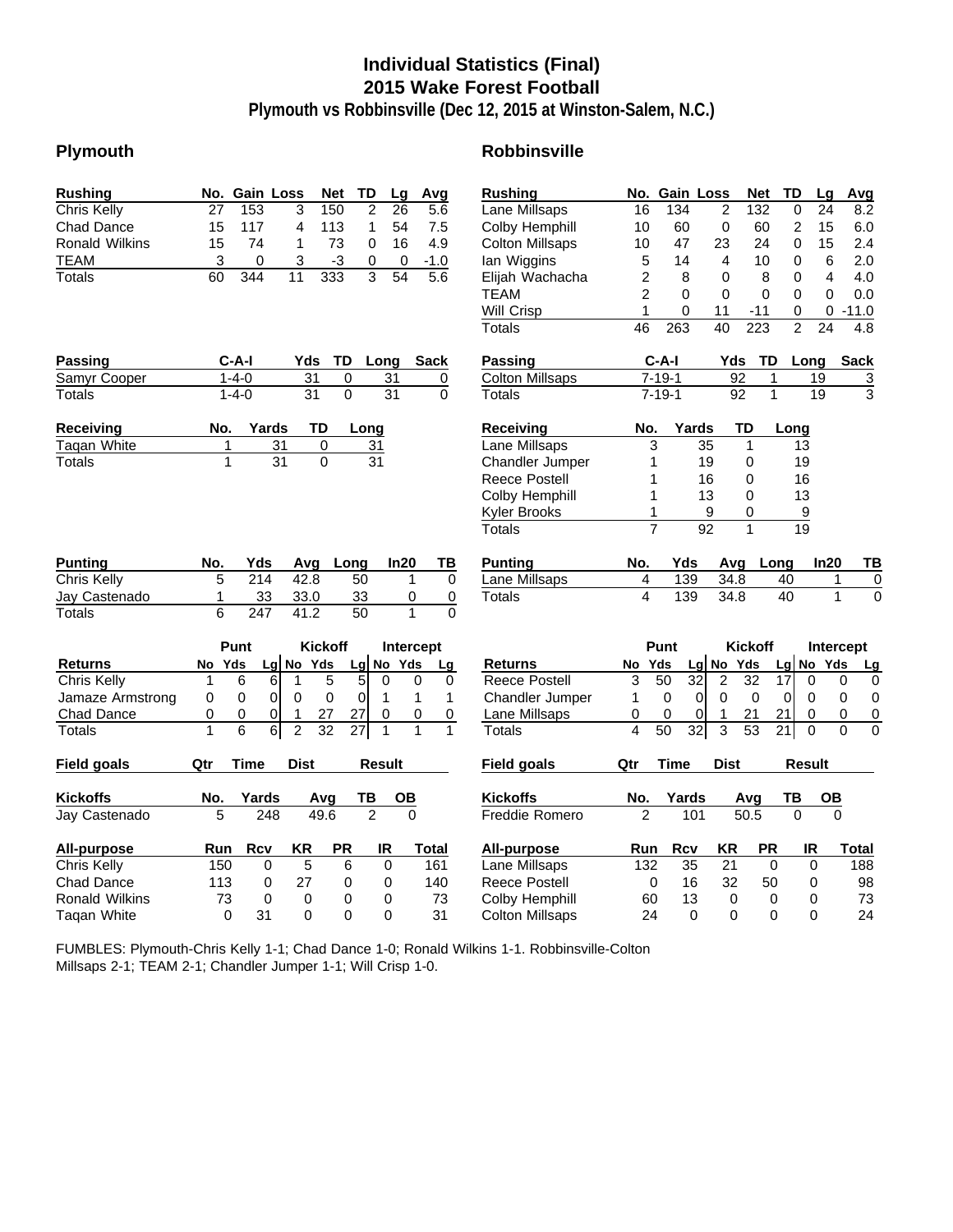### **Defensive Statistics (Final) 2015 Wake Forest Football Plymouth vs Robbinsville (Dec 12, 2015 at Winston-Salem, N.C.)**

|    | ## Plymouth          | Solo            | Ast            |                | <b>Total Sacks-Yds</b> | <b>TFL-Yds</b> | FF.                          | FR-Yds                   | <b>Int-Yds</b>           | <b>BrUp</b>                  | <b>Blks</b>              | QBH            |
|----|----------------------|-----------------|----------------|----------------|------------------------|----------------|------------------------------|--------------------------|--------------------------|------------------------------|--------------------------|----------------|
| 4  | Raheem Nixon         | 8               | 7              | 15             | $1.0 - 7$              | $1.5 - 8$      |                              |                          |                          |                              |                          |                |
|    | 32 Wayne Johnson     | 3               | 9              | 12             |                        | $2.0 - 5$      | $\qquad \qquad \blacksquare$ | $1 - 0$                  |                          |                              |                          |                |
|    | 89 Raequan Purvis    | 4               | 3              | $\overline{7}$ |                        |                | $\blacksquare$               |                          |                          | ä,                           |                          |                |
|    | 33 Javeion Spruill   | $\overline{4}$  | 2              | 6              |                        | $1.0 - 1$      | $\overline{\phantom{a}}$     | $1 - 0$                  |                          |                              |                          | 1              |
| 6  | Jamaze Armstrong     | 3               | 3              | 6              |                        |                |                              |                          | $1 - 1$                  | $\blacksquare$               |                          |                |
|    | 23 Taqan White       | $\overline{2}$  | $\overline{2}$ | $\overline{4}$ |                        |                |                              |                          |                          |                              |                          |                |
| 1  | Marlik Brooks        | 1               | 3              | 4              |                        | $0.5 - 1$      |                              |                          |                          | $\blacksquare$               |                          |                |
|    | 16 Rickie Young      | $\mathbf{1}$    | 3              | 4              | $1.0 - 8$              | $1.0 - 8$      | $\mathbf{1}$                 |                          |                          |                              |                          |                |
| 2  | Chris Kelly          | $\overline{c}$  | $\mathbf{1}$   | 3              |                        |                |                              |                          |                          |                              |                          |                |
| 24 | Diedre Whitehead     | $\overline{2}$  | $\Omega$       | 2              | $1.0 - 7$              | $1.0 - 7$      | $\mathbf{1}$                 |                          |                          | $\qquad \qquad \blacksquare$ |                          |                |
|    | 38 Elijah Carmack    | 1               | $\Omega$       | 1              |                        |                |                              |                          |                          | $\blacksquare$               |                          |                |
|    | 27 Ronald Wilkins    | 1               | $\Omega$       | $\mathbf{1}$   |                        |                |                              |                          |                          |                              |                          |                |
|    | 40 Kevon Swain       |                 | $\overline{0}$ | 1              |                        |                |                              |                          |                          | $\blacksquare$               |                          |                |
| 3  | Jamir Smallwood      |                 | $\Omega$       | 1              |                        |                |                              |                          |                          | $\overline{\phantom{a}}$     |                          |                |
|    | 61 Dion McDonald     | 0               |                | 1              |                        | $\blacksquare$ | $\overline{\phantom{a}}$     | $1 - 17$                 | $\overline{\phantom{a}}$ | $\overline{\phantom{a}}$     | $\overline{\phantom{a}}$ |                |
|    | <b>Totals</b>        | $\overline{34}$ | 34             | 68             | $3.0 - 22$             | $7.0 - 30$     | $\overline{2}$               | $3 - 17$                 | $1 - 1$                  | $\mathbf{1}$                 | $\mathbf 0$              | $\overline{2}$ |
|    | ## Robbinsville      | Solo            | Ast            | Total          | Sacks-Yds              | <b>TFL-Yds</b> | FF                           | FR-Yds                   | Int-Yds                  | <b>BrUp</b>                  | <b>Blks</b>              | <b>QBH</b>     |
|    | 15 Paden Welch       | $\overline{7}$  | 12             | 19             |                        |                | 1                            |                          | $\blacksquare$           | $\blacksquare$               |                          |                |
| 2  | Elijah Wachacha      | 9               | $\overline{4}$ | 13             |                        | $0.5 - 0$      |                              |                          |                          |                              |                          |                |
|    | 10 Lane Millsaps     | 3               | $\overline{7}$ | 10             |                        |                | 1                            |                          |                          |                              |                          |                |
| 6  | <b>Kyler Brooks</b>  | 3               | $\overline{4}$ | $\overline{7}$ |                        | $1.0 - 3$      |                              |                          |                          |                              |                          |                |
|    | 81 Chandler Jumper   | 1               | 6              | $\overline{7}$ |                        |                | $\blacksquare$               | $2 - 1$                  |                          | $\blacksquare$               |                          |                |
|    | 77 Austin Hedrick    | $\overline{4}$  | $\mathbf{1}$   | 5              |                        | $1.0 - 1$      |                              |                          |                          |                              |                          |                |
| 1  | <b>Reece Postell</b> | 3               | $\overline{2}$ | 5              |                        |                |                              |                          |                          |                              |                          |                |
|    | 44 Colby Hemphill    | $\overline{2}$  | $\overline{2}$ | $\overline{4}$ |                        | $1.5 - 4$      |                              |                          |                          | $\qquad \qquad \blacksquare$ |                          | $\overline{2}$ |
|    | 32 Chad McCoy        | 1               | $\overline{2}$ | 3              |                        |                |                              |                          |                          | $\blacksquare$               |                          |                |
|    | 55 Blake Sawyer      | 1               | $\Omega$       | 1              |                        |                |                              |                          |                          |                              |                          |                |
|    | 50 Cameron Black     |                 | $\Omega$       | 1              |                        |                |                              |                          |                          | ä,                           |                          |                |
|    | 52 Case Hooper       | 0               |                | 1              |                        |                |                              |                          |                          |                              |                          |                |
|    |                      |                 |                |                |                        |                |                              |                          |                          |                              |                          |                |
|    | 21_lan Wiggins       | 0               |                | 1              |                        |                | $\overline{\phantom{a}}$     | $\overline{\phantom{a}}$ |                          | $\overline{\phantom{a}}$     | $\overline{\phantom{a}}$ |                |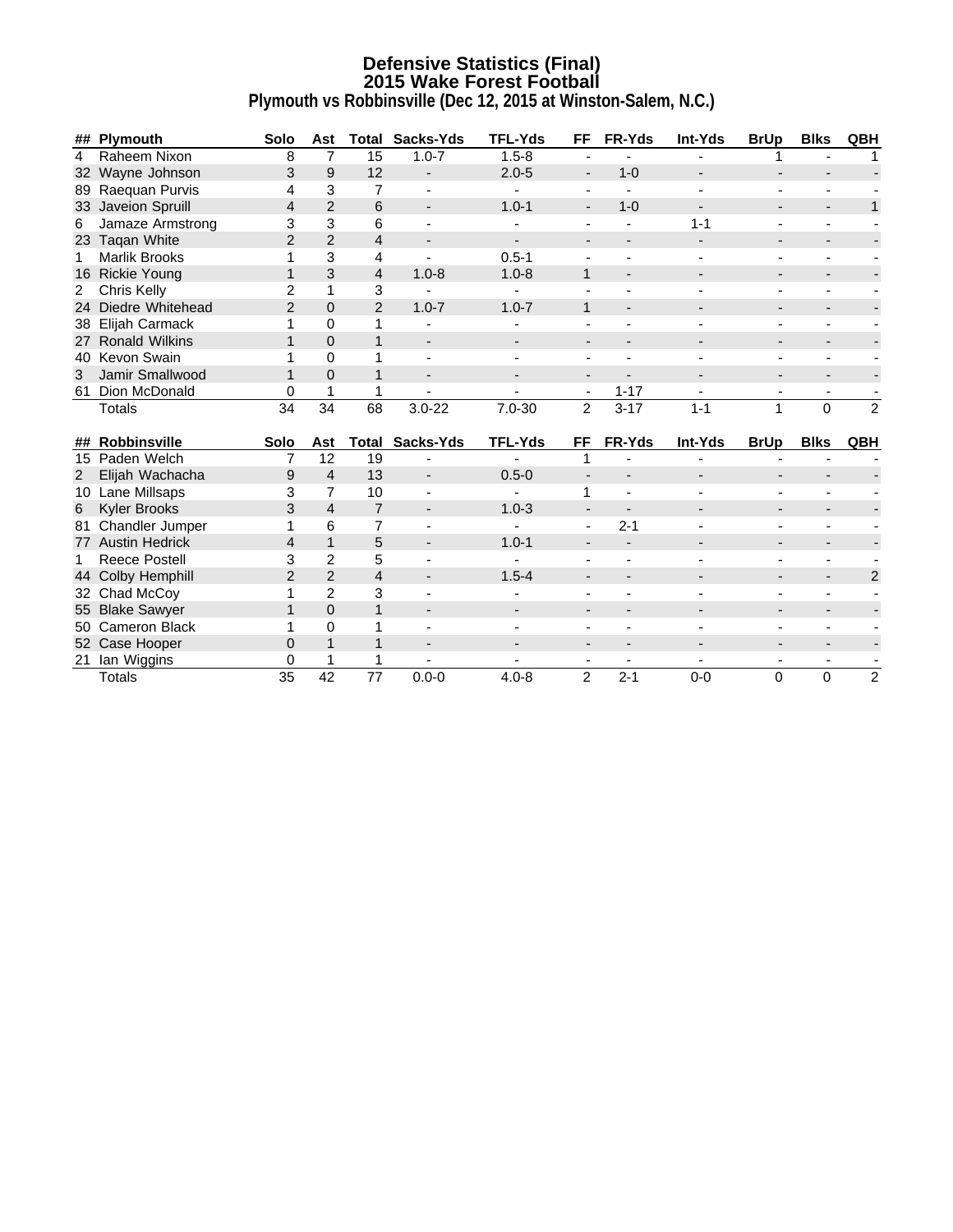# **Drive Chart (By Team) (Final) 2015 Wake Forest Football**

|               |     |                 | <b>Drive Started</b> |                 |                 | <b>Drive Ended</b> | <b>Consumed</b>          |                                      |            |
|---------------|-----|-----------------|----------------------|-----------------|-----------------|--------------------|--------------------------|--------------------------------------|------------|
| Team          | Qtr | <b>Spot</b>     | Time                 | <b>Obtained</b> | <b>Spot</b>     | Time               | <b>How lost</b>          | - Yds<br>ΡI                          | <b>TOP</b> |
| <b>PLYMOU</b> | 1st | W34             | 09:40                | Punt            | <b>B00</b>      | 08:44              | <i><b>*TOUCHDOWN</b></i> | 66<br>4<br>$\overline{\phantom{a}}$  | 0:56       |
| <b>PLYMOU</b> |     | <b>B36</b>      | 07:35                | Fumble          | <b>B00</b>      | 05:49              | <i><b>*TOUCHDOWN</b></i> | $6 - 36$                             | 1:46       |
| <b>PLYMOU</b> |     | <b>B17</b>      | 04:53                | Fumble          | <b>B17</b>      | 04:53              | <i><b>*TOUCHDOWN</b></i> | 0<br>- 0                             | 0:00       |
| <b>PLYMOU</b> |     | W40             | 01:32                | Kickoff         | <b>W38</b>      | 00:01              | Punt                     | (2)<br>3<br>$\sim$                   | 1:31       |
| PLYMOU 2nd    |     | W <sub>10</sub> | 09:48                | Interception    | W37             | 07:20              | Punt                     | $-27$<br>6                           | 2:28       |
| <b>PLYMOU</b> |     | <b>W08</b>      | 05:43                | Punt            | <b>B04</b>      | 03:06              | Fumble                   | 9<br>- 88                            | 2:37       |
| <b>PLYMOU</b> |     | <b>B12</b>      | 01:00                | Downs           | <b>B03</b>      | 00:39              | Fumble                   | 4 - 9                                | 0:21       |
| PLYMOU 3rd    |     | <b>W11</b>      | 11:53                | Kickoff         | <b>B44</b>      | 06:27              | Punt                     | $12 \overline{ }$<br>- 45            | 5:26       |
| <b>PLYMOU</b> |     | W46             | 04:26                | Punt            | B <sub>00</sub> | 01:25              | *TOUCHDOWN               | 8<br>- 54                            | 3:01       |
| <b>PLYMOU</b> | 4th | W <sub>21</sub> | 12:00                | Punt            | W30             | 09:58              | Punt                     | 3<br>- 9                             | 2:02       |
| <b>PLYMOU</b> |     | W36             | 05:59                | Kickoff         | W42             | 03:42              | Punt                     | 3<br>- 6                             | 2:17       |
| <b>PLYMOU</b> |     | W44             | 02:16                | Kickoff         | W43             | 01:21              | Punt                     | $3 -$<br>(1)                         | 0:55       |
| <b>PLYMOU</b> |     | <b>B24</b>      | 01:21                | Fumble          | <b>B27</b>      | 00:00              | End of half              | 3<br>(3)<br>$\overline{\phantom{a}}$ | 1:21       |

|                        | 1st   | 2nd     | 3rd     | 4th   | 1st     | 2nd     |          |
|------------------------|-------|---------|---------|-------|---------|---------|----------|
| <b>Plymouth</b>        | Qtr   | Qtr     | Qtr     | Qtr   | Half    | Half    | Total    |
| Time of possession     | 04:22 | 05:26   | 08:34   | 06:37 | 09:48   | 15:11   | 24:59    |
| 3rd down conversions   | 1-3   | $1 - 3$ | $2 - 4$ | 0-4   | $2 - 6$ | $2 - 8$ | $4 - 14$ |
| Average field position | W46   | W35     | W28     | W44   | W40     | W39     | W39      |
| 4th down conversions   | 1-1   | 0-0     | 1-1     | 0-0   | 1-1     | 1-1     | $2 - 2$  |

|                |                 |             | <b>Drive Started</b> |                 |                 |       | <b>Drive Ended</b>       | <b>Consumed</b>                     |            |  |
|----------------|-----------------|-------------|----------------------|-----------------|-----------------|-------|--------------------------|-------------------------------------|------------|--|
| Team           | Qtr             | <b>Spot</b> | Time                 | <b>Obtained</b> | Spot            | Time  | <b>How lost</b>          | Yds<br>ΡI<br>$\blacksquare$         | <b>TOP</b> |  |
| <b>R'VILLE</b> | 1st             | <b>B20</b>  | 12:00                | Kickoff         | <b>B41</b>      | 09:40 | Punt                     | - 21<br>5.                          | 2:20       |  |
| <b>R'VILLE</b> |                 | <b>B20</b>  | 08:44                | Kickoff         | <b>B36</b>      | 07:35 | Fumble                   | 16<br>4<br>$\overline{\phantom{a}}$ | 1:09       |  |
| <b>R'VILLE</b> |                 | <b>B24</b>  | 05:41                | Kickoff         | IB17            | 04:53 | Fumble                   | (7)<br>3<br>$\blacksquare$          | 0:48       |  |
| <b>R'VILLE</b> |                 | <b>B28</b>  | 04:47                | Kickoff         | W <sub>00</sub> | 01:41 | <i><b>*TOUCHDOWN</b></i> | 9<br>$-72$                          | 3:06       |  |
| <b>R'VILLE</b> |                 | IB20        | 00:01                | Punt            | W46             | 09:48 | Interception             | - 34<br>6                           | 2:13       |  |
| <b>R'VILLE</b> | 2 <sub>nd</sub> | W44         | 07:20                | Punt            | W47             | 05:43 | Punt                     | 3<br>$- (3)$                        | 1:37       |  |
| <b>R'VILLE</b> |                 | IB04        | 03:06                | Fumble          | <b>B12</b>      | 01:00 | Downs                    | 8<br>- 8                            | 2:06       |  |
| <b>R'VILLE</b> |                 | <b>B04</b>  | 00:39                | Fumble          | <b>B44</b>      | 00:00 | End of half              | $5 -$<br>-40                        | 0:39       |  |
| <b>R'VILLE</b> | 3rd             | <b>B06</b>  | 06:27                | Punt            | IB10            | 04:26 | Punt                     | 3<br>- 4                            | 2:01       |  |
| <b>R'VILLE</b> |                 | <b>B</b> 38 | 01:18                | Kickoff         | <b>B</b> 39     | 00:00 | Punt                     | 3<br>- 1                            | 1:18       |  |
| R'VILLE        | 4th             | <b>B20</b>  | 09:58                | Punt            | W <sub>00</sub> | 06:00 | <i><b>*TOUCHDOWN</b></i> | 80<br>11<br>$\sim$                  | 3:58       |  |
| <b>R'VILLE</b> |                 | <b>B</b> 31 | 03:42                | Punt            | W00             | 02:17 | *TOUCHDOWN               | $5 - 69$                            | $1:25$ .   |  |
| <b>R'VILLE</b> |                 | <b>B24</b>  | 00:00                | Punt            | <b>B24</b>      | 01:21 | Fumble                   | 0<br>- 0                            | 0:00       |  |

|                        | 1st        | 2nd        | 3rd        | 4th        | 1st        | 2nd        |              |
|------------------------|------------|------------|------------|------------|------------|------------|--------------|
| <b>Robbinsville</b>    | Qtr        | Qtr        | Qtr        | Qtr        | Half       | Half       | <b>Total</b> |
| Time of possession     | 07:38      | 06:34      | 03:26      | 05:23      | 14:12      | 08:49      | 23:01        |
| 3rd down conversions   | $2 - 4$    | $2 - 5$    | $0 - 2$    | $1 - 1$    | 4-9        | $1 - 3$    | $5 - 12$     |
| Average field position | <b>B22</b> | <b>B21</b> | <b>B22</b> | <b>B25</b> | <b>B22</b> | <b>B23</b> | <b>B22</b>   |
| 4th down conversions   | $0 - 0$    | ი-1        | 0-0        | $0 - 0$    | 0-1        | $0 - 0$    | 0-1          |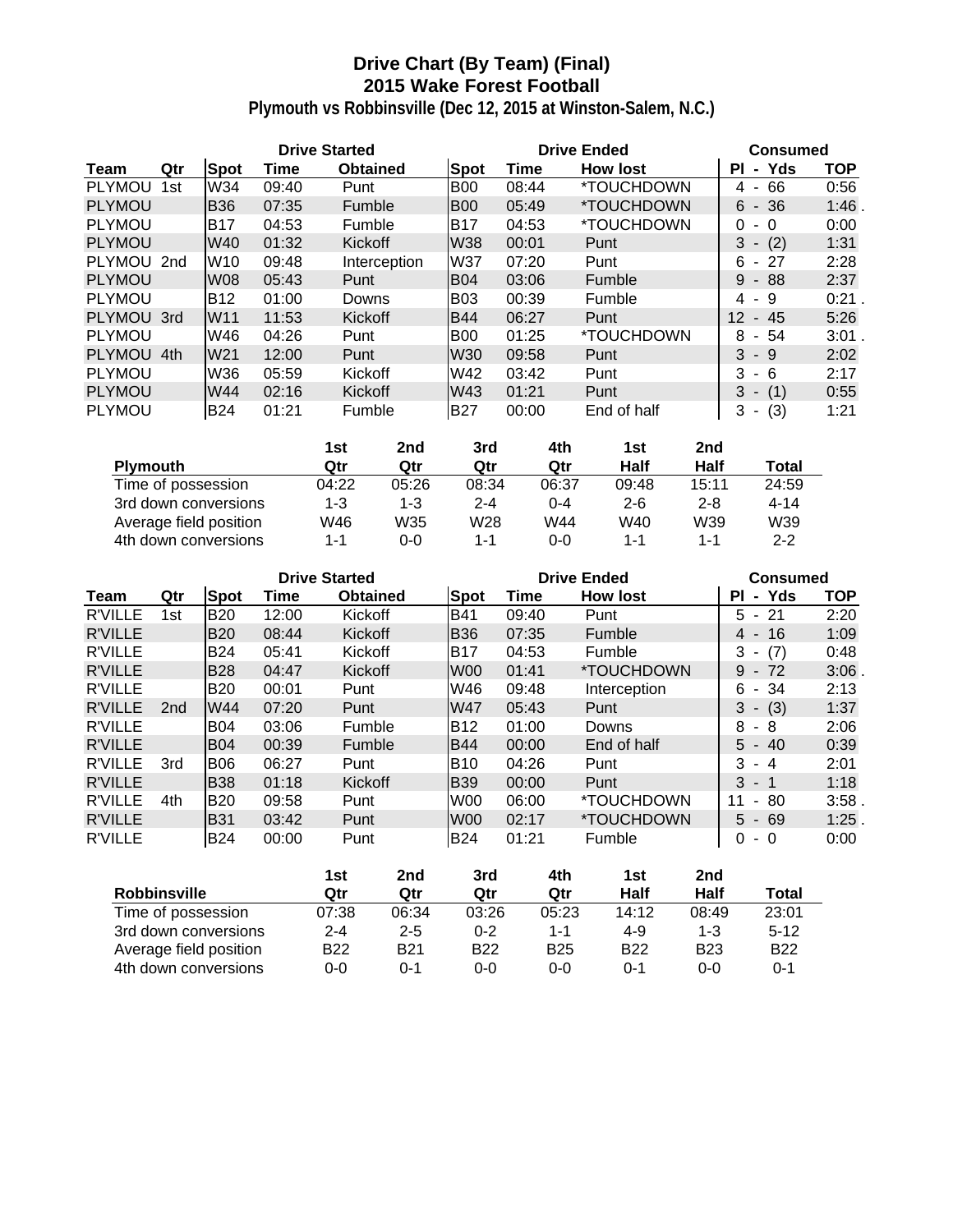# **Drive Chart (By Quarter) (Final) 2015 Wake Forest Football**

|                |     |                 | <b>Drive Started</b> |                 |                 |       | <b>Drive Ended</b>       | <b>Consumed</b>                       |            |  |
|----------------|-----|-----------------|----------------------|-----------------|-----------------|-------|--------------------------|---------------------------------------|------------|--|
| Team           | Qtr | <b>Spot</b>     | <b>Time</b>          | <b>Obtained</b> | <b>Spot</b>     | Time  | <b>How lost</b>          | - Yds<br>ΡI                           | <b>TOP</b> |  |
| <b>R'VILLE</b> | 1st | <b>B20</b>      | 12:00                | Kickoff         | <b>B41</b>      | 09:40 | Punt                     | 21<br>5<br>$\blacksquare$             | 2:20       |  |
| <b>PLYMOU</b>  |     | W34             | 09:40                | Punt            | <b>B00</b>      | 08:44 | <i><b>*TOUCHDOWN</b></i> | 66<br>$\overline{4}$<br>$\sim$        | 0:56       |  |
| <b>R'VILLE</b> |     | <b>B20</b>      | 08:44                | Kickoff         | <b>B36</b>      | 07:35 | Fumble                   | 16<br>4<br>$\overline{\phantom{a}}$   | 1:09       |  |
| <b>PLYMOU</b>  |     | <b>B36</b>      | 07:35                | Fumble          | <b>B00</b>      | 05:49 | *TOUCHDOWN               | 6<br>36<br>$\blacksquare$             | 1:46.      |  |
| <b>R'VILLE</b> |     | <b>B24</b>      | 05:41                | Kickoff         | <b>B17</b>      | 04:53 | Fumble                   | 3<br>(7)                              | 0:48       |  |
| <b>PLYMOU</b>  |     | <b>B17</b>      | 04:53                | Fumble          | <b>B17</b>      | 04:53 | *TOUCHDOWN               | $\overline{0}$<br>$-0$                | 0:00       |  |
| <b>R'VILLE</b> |     | <b>B28</b>      | 04:47                | Kickoff         | <b>W00</b>      | 01:41 | *TOUCHDOWN               | 9<br>72<br>$\blacksquare$             | 3:06       |  |
| <b>PLYMOU</b>  |     | W40             | 01:32                | Kickoff         | W38             | 00:01 | Punt                     | 3<br>(2)<br>$\overline{\phantom{a}}$  | 1:31       |  |
| <b>R'VILLE</b> |     | <b>B20</b>      | 00:01                | Punt            | W46             | 09:48 | Interception             | 6<br>34<br>$\blacksquare$             | 2:13       |  |
| PLYMOU 2nd     |     | W <sub>10</sub> | 09:48                | Interception    | <b>W37</b>      | 07:20 | Punt                     | 27<br>6<br>$\blacksquare$             | 2:28       |  |
| <b>R'VILLE</b> |     | W44             | 07:20                | Punt            | W47             | 05:43 | Punt                     | 3<br>(3)<br>$\blacksquare$            | 1:37       |  |
| <b>PLYMOU</b>  |     | <b>W08</b>      | 05:43                | Punt            | <b>B04</b>      | 03:06 | Fumble                   | 9<br>$-88$                            | 2:37       |  |
| <b>R'VILLE</b> |     | <b>B04</b>      | 03:06                | Fumble          | <b>B12</b>      | 01:00 | Downs                    | 8<br>8<br>$\overline{\phantom{a}}$    | 2:06       |  |
| <b>PLYMOU</b>  |     | <b>B12</b>      | 01:00                | Downs           | <b>B03</b>      | 00:39 | Fumble                   | $\overline{4}$<br>- 9                 | 0:21.      |  |
| <b>R'VILLE</b> |     | <b>B04</b>      | 00:39                | Fumble          | <b>B44</b>      | 00:00 | End of half              | 5<br>-40<br>$\overline{\phantom{a}}$  | 0:39       |  |
| PLYMOU 3rd     |     | W11             | 11:53                | Kickoff         | <b>B44</b>      | 06:27 | Punt                     | 12<br>- 45                            | 5:26       |  |
| <b>R'VILLE</b> |     | <b>B06</b>      | 06:27                | Punt            | <b>B10</b>      | 04:26 | Punt                     | 3<br>$\overline{4}$<br>$\blacksquare$ | 2:01       |  |
| <b>PLYMOU</b>  |     | W46             | 04:26                | Punt            | <b>B00</b>      | 01:25 | *TOUCHDOWN               | 8<br>$-54$                            | 3:01.      |  |
| <b>R'VILLE</b> |     | <b>B38</b>      | 01:18                | Kickoff         | <b>B39</b>      | 00:00 | Punt                     | 3<br>$\overline{1}$<br>$\blacksquare$ | 1:18       |  |
| PLYMOU 4th     |     | W <sub>21</sub> | 12:00                | Punt            | W30             | 09:58 | Punt                     | 3<br>$-9$                             | 2:02       |  |
| <b>R'VILLE</b> |     | <b>B20</b>      | 09:58                | Punt            | <b>W00</b>      | 06:00 | *TOUCHDOWN               | 11<br>80<br>$\overline{\phantom{a}}$  | 3:58.      |  |
| <b>PLYMOU</b>  |     | W36             | 05:59                | Kickoff         | W42             | 03:42 | Punt                     | 3<br>$-6$                             | 2:17       |  |
| <b>R'VILLE</b> |     | <b>B31</b>      | 03:42                | Punt            | W <sub>00</sub> | 02:17 | *TOUCHDOWN               | 5<br>69<br>$\blacksquare$             | $1:25$ .   |  |
| <b>PLYMOU</b>  |     | W44             | 02:16                | Kickoff         | W43             | 01:21 | Punt                     | $3 - (1)$                             | 0:55       |  |
| <b>R'VILLE</b> |     | <b>B24</b>      | 00:00                | Punt            | <b>B24</b>      | 01:21 | Fumble                   | 0<br>$\overline{0}$<br>$\blacksquare$ | 0:00       |  |
| <b>PLYMOU</b>  |     | <b>B24</b>      | 01:21                | Fumble          | <b>B27</b>      | 00:00 | End of half              | 3<br>$-(3)$                           | 1:21       |  |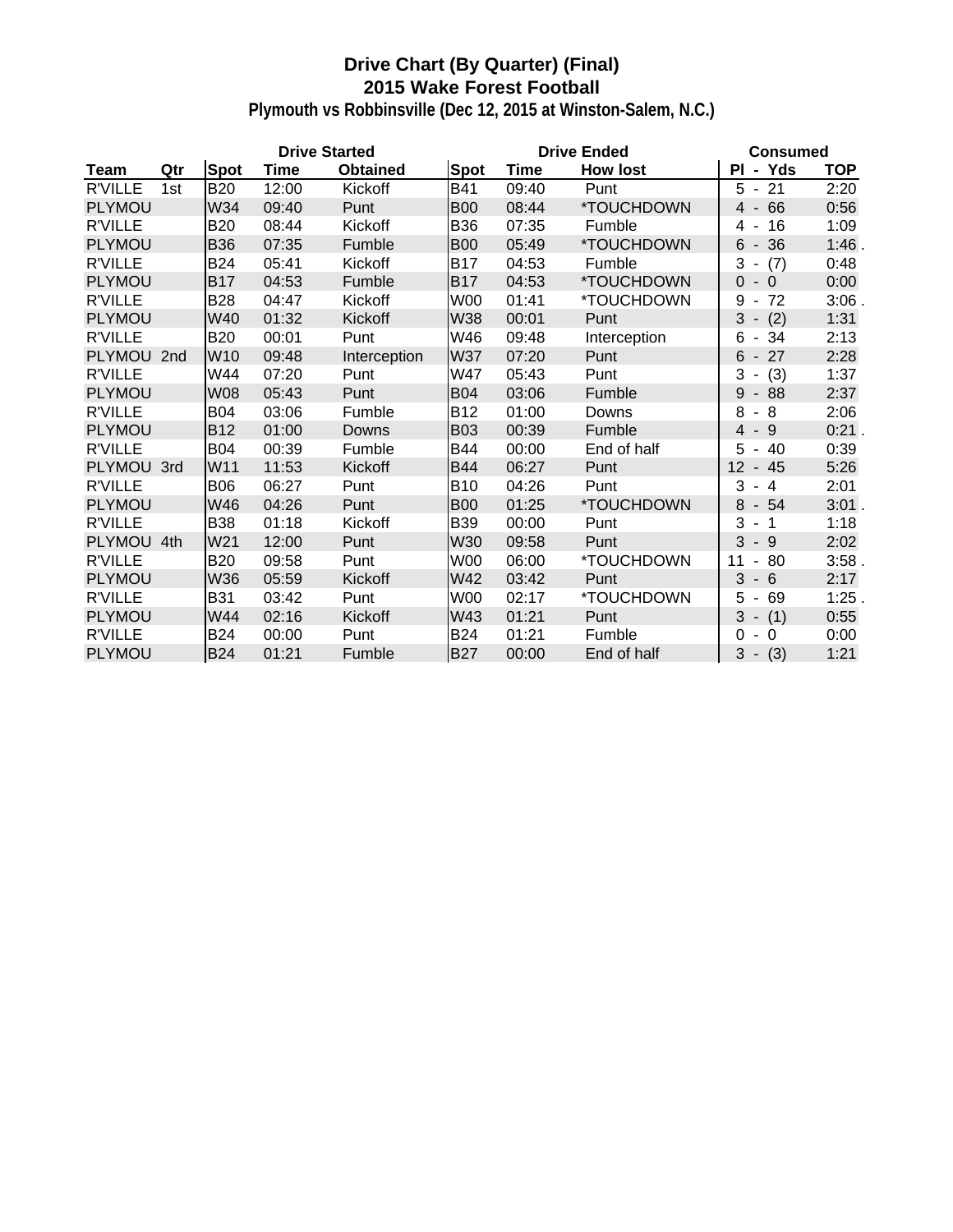# **Play-by-Play Summary (1st quarter)**

**Plymouth vs Robbinsville (Dec 12, 2015 at Winston-Salem, N.C.)**

| Plymouth captains: 2, 4, 9                                                                                                                                                                              |                |
|---------------------------------------------------------------------------------------------------------------------------------------------------------------------------------------------------------|----------------|
| Robbinsville captains: 10, 12                                                                                                                                                                           |                |
| Robbinsville wins the toss and elects to receive                                                                                                                                                        |                |
| Castenado, J kickoff 60 yards to the R'VILLE0, touchback.                                                                                                                                               |                |
| Millsaps, L rush for 1 yard to the R'VILLE21 (Nixon, R; Johnson, W).<br>1-10<br>R'ville 20<br>$2 - 9$<br>R'ville 21<br>Millsaps, L rush for 15 yards to the R'VILLE36, 1ST DOWN R'VILLE (Armstrong, J). | R1             |
| Wachacha, E rush for 4 yards to the R'VILLE40 (Johnson, W).<br>$1 - 10$<br>R'ville 36                                                                                                                   |                |
| $2 - 6$<br>R'ville 40<br>Millsaps, L rush for 1 yard to the R'VILLE41 (Nixon, R).                                                                                                                       |                |
| $3-5$<br>R'ville 41<br>Millsaps, C pass incomplete to Hemphill, C.                                                                                                                                      |                |
| R'ville 41<br>4-5<br>Millsaps, L punt 25 yards to the PLYMOUTH34, out-of-bounds.                                                                                                                        |                |
| 5 plays, 21 yards, 2:20                                                                                                                                                                                 |                |
| PLYMOUTH drive start at 09:40.                                                                                                                                                                          |                |
| Kelly, C rush for 2 yards to the PLYMOUTH36 (Hooper, C; Welch, P).<br>1-10<br>Plymouth 34                                                                                                               |                |
| $2 - 8$<br>Dance, C rush for 6 yards to the PLYMOUTH42.<br>Plymouth 36                                                                                                                                  |                |
| Plymouth 42<br>Wilkins, R rush for 4 yards to the PLYMOUTH46, 1ST DOWN PLYMOUTH (Welch, P).<br>$3-2$                                                                                                    | R1             |
| Plymouth 46<br>Dance, C rush for 54 yards to the R'VILLE0, 1ST DOWN PLYMOUTH, TOUCHDOWN, clock 08:44.<br>1-10                                                                                           | R <sub>2</sub> |
| R'ville 03<br>1-G<br>Castenado, J kick attempt good.                                                                                                                                                    |                |
| Plymouth 7, Robbinsville 0                                                                                                                                                                              |                |
| Plymouth 40 PENALTY R'VILLE personal foul 15 yards to the R'VILLE45.<br>$1-G$<br>4 plays, 66 yards, 0:56                                                                                                |                |
| Castenado, J kickoff 45 yards to the R'VILLE0, touchback.                                                                                                                                               |                |
| ROBBINSVILLE drive start at 08:44.                                                                                                                                                                      |                |
| 1-10 R'ville 20<br>Millsaps, L rush for 3 yards to the R'VILLE23 (Purvis, R).                                                                                                                           |                |
| $2 - 7$<br>Millsaps, C pass incomplete to Millsaps, L.<br>R'ville 23                                                                                                                                    |                |
| $3 - 7$<br>R'ville 23<br>Millsaps, C rush for 13 yards to the R'VILLE36, 1ST DOWN R'VILLE (Nixon, R; White, T).                                                                                         | R <sub>2</sub> |
| 1-10 R'ville 36<br>TEAM rush for no gain to the R'VILLE36, fumble by TEAM recovered by PLYMOUTH Johnson, W at                                                                                           |                |
| R'VILLE36.                                                                                                                                                                                              |                |
| 4 plays, 16 yards, 1:09                                                                                                                                                                                 |                |
| PLYMOUTH drive start at 07:35.                                                                                                                                                                          |                |
| R'ville 36<br>Kelly, C rush for 3 yards to the R'VILLE33 (Wachacha, E).<br>1-10                                                                                                                         |                |
| Dance, C rush for 4 yards to the R'VILLE29 (Welch, P).<br>$2 - 7$<br>R'ville 33                                                                                                                         |                |
| $3-3$<br>R'ville 29<br>Dance, C rush for loss of 3 yards to the R'VILLE32 (Hemphill, C).                                                                                                                |                |
| R'ville 32<br>Cooper, S pass complete to White, T for 31 yards to the R'VILLE1, 1ST DOWN PLYMOUTH<br>4-6<br>(Postell, R).                                                                               | P <sub>3</sub> |
| $1-G$<br>R'ville 01<br>Kelly, C rush for no gain to the R'VILLE1 (Hemphill, C).                                                                                                                         |                |
| 2-G<br>R'ville 01<br>Kelly, C rush for 1 yard to the R'VILLE0, TOUCHDOWN, clock 05:49.                                                                                                                  |                |
| $1-G$<br>R'ville 03<br>Castenado, J kick attempt good.                                                                                                                                                  |                |
| Plymouth 14, Robbinsville 0                                                                                                                                                                             |                |
| 6 plays, 36 yards, 1:54                                                                                                                                                                                 |                |
| Castenado, J kickoff 51 yards to the R'VILLE9, Postell, R return 15 yards to the R'VILLE24                                                                                                              |                |
| $(Kelly, C)$ .                                                                                                                                                                                          |                |
| ROBBINSVILLE drive start at 05:41.                                                                                                                                                                      |                |
| Millsaps, L rush for loss of 2 yards to the R'VILLE22 (Johnson, W; Nixon, R).<br>1-10 R'ville 24                                                                                                        |                |
| 2-12 R'ville 22<br>Millsaps, C pass incomplete to Millsaps, L.                                                                                                                                          |                |
| 3-12 R'ville 22<br>Millsaps, C sacked for loss of 7 yards to the R'VILLE15 (Whitehead, D), fumble by<br>Millsaps, C recovered by PLYMOUTH McDonald, D at R'VILLE17, McDonald, D for 17 yards to the     |                |
|                                                                                                                                                                                                         |                |
|                                                                                                                                                                                                         |                |
| R'VILLE0, TOUCHDOWN, clock 04:53.                                                                                                                                                                       |                |
| 3 plays, minus 7 yards, 0:48                                                                                                                                                                            |                |
| R'ville 03<br>1-G<br>Castenado, J kick attempt good.                                                                                                                                                    |                |
| Plymouth 21, Robbinsville 0                                                                                                                                                                             |                |
| Castenado, J kickoff 49 yards to the R'VILLE11, Postell, R return 17 yards to the R'VILLE28<br>(Carmack, E).                                                                                            |                |
| ROBBINSVILLE drive start at 04:47.                                                                                                                                                                      |                |
| R'ville 28<br>Millsaps, L rush for 24 yards to the PLYMOUTH48, 1ST DOWN R'VILLE (Purvis, R).<br>1-10                                                                                                    | R3             |
| Wiggins, I rush for loss of 1 yard to the PLYMOUTH49 (Spruill, J).<br>$1 - 10$<br>Plymouth 48                                                                                                           |                |
| Millsaps, C rush for 15 yards to the PLYMOUTH34, 1ST DOWN R'VILLE (Armstrong, J).<br>Plymouth 49<br>2-11                                                                                                | R4             |
| $1 - 10$<br>Plymouth 34<br>Millsaps, C pass incomplete to Brooks, K, QB hurry by Spruill, J.                                                                                                            |                |
| Millsaps, C rush for 7 yards to the PLYMOUTH27 (Johnson, W; Young, R).<br>$2 - 10$<br>Plymouth 34                                                                                                       |                |
| $3-3$<br>Plymouth 27<br>Millsaps, L rush for 3 yards to the PLYMOUTH24, 1ST DOWN R'VILLE (Kelly, C; Johnson, W).                                                                                        | R <sub>5</sub> |
| $1 - 10$<br>Plymouth 24<br>Timeout Plymouth, clock 02:36.                                                                                                                                               |                |
| Plymouth 24<br>Millsaps, L rush for 12 yards to the PLYMOUTH12, 1ST DOWN R'VILLE (White, T; Armstrong, J).<br>$1 - 10$                                                                                  | R6             |
| $1 - 10$<br>Plymouth 12<br>Hemphill, C rush for 9 yards to the PLYMOUTH3 (White, T).                                                                                                                    |                |
| Plymouth 03<br>Hemphill, C rush for 3 yards to the PLYMOUTH0, 1ST DOWN R'VILLE, TOUCHDOWN, clock 01:41.<br>2-1<br>$1-G$<br>Plymouth 03<br>Hemphill, C rush attempt good.                                | R7             |

9 plays, 72 yards, 3:15

Romero,F kickoff 47 yards to the PLYMOUTH13, Dance,C return 27 yards to the PLYMOUTH40

(Sawyer,B). **PLYMOUTH drive start at 01:32.**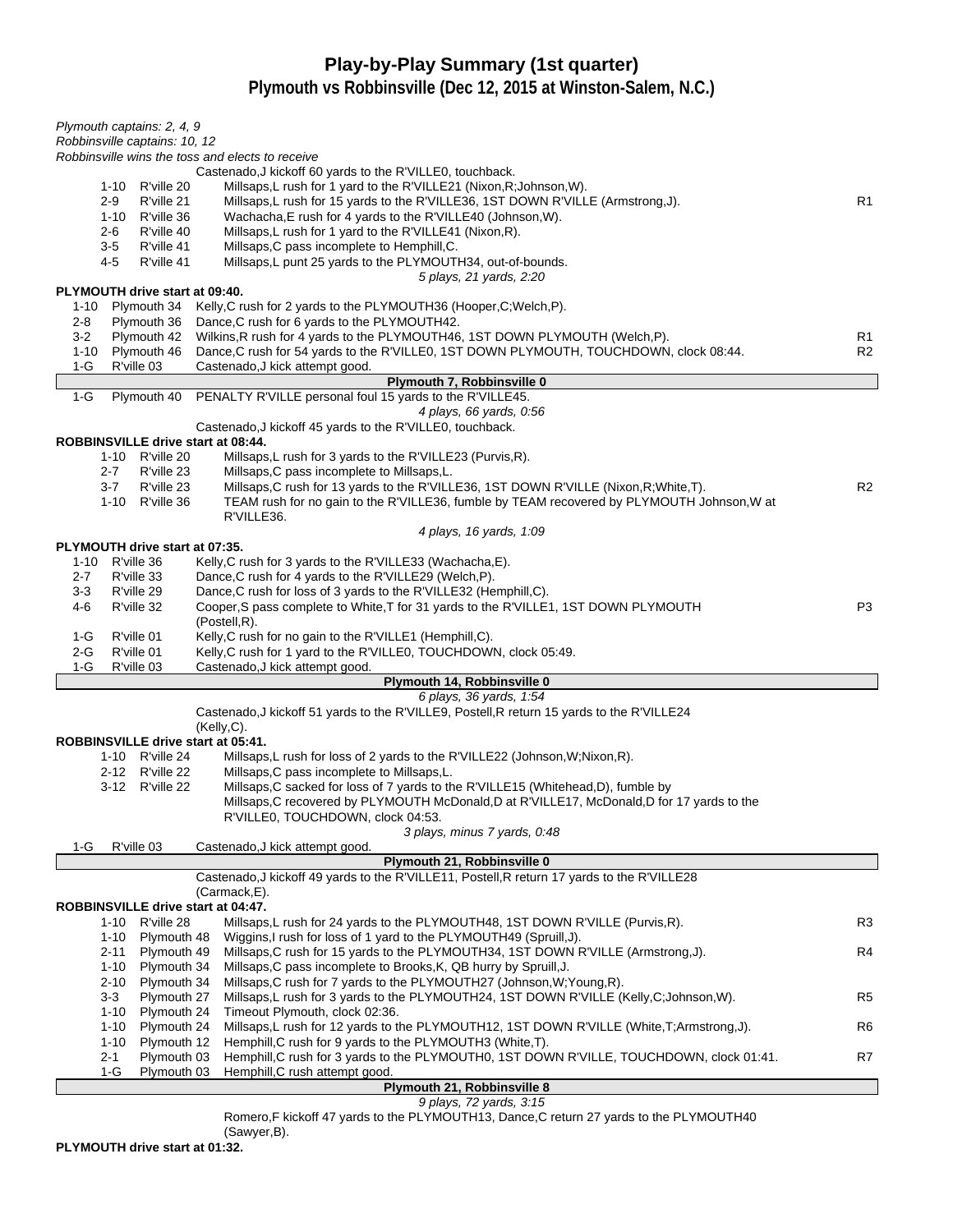# **Play-by-Play Summary (1st quarter)**

**Plymouth vs Robbinsville (Dec 12, 2015 at Winston-Salem, N.C.)**

|                  | 1-10 Plymouth 40 Dance, C rush for 1 yard to the PLYMOUTH41 (Wachacha, E; Hedrick, A), PENALTY PLYMOUTH |
|------------------|---------------------------------------------------------------------------------------------------------|
|                  | illegal shift 5 yards to the PLYMOUTH35, NO PLAY.                                                       |
|                  | 1-15 Plymouth 35 Cooper, S pass incomplete to Dance, C, QB hurry by Hemphill, C.                        |
| 2-15 Plymouth 35 | Kelly, C rush for 2 yards to the PLYMOUTH37 (Welch, P; Postell, R).                                     |
| 3-13 Plymouth 37 | Wilkins, R rush for 1 yard to the PLYMOUTH38 (Wachacha, E; Welch, P), PENALTY PLYMOUTH                  |
|                  | illegal shift declined.                                                                                 |
| 4-12 Plymouth 38 | Kelly, C punt 43 yards to the R'VILLE19, Postell, R return 1 yards to the R'VILLE20                     |
|                  | (Spruill.J).                                                                                            |
|                  | 3 plays, minus 2 yards, 1:31                                                                            |

**ROBBINSVILLE drive start at 00:01.**

| $1 - 10$ | R'ville 20 | Hemphill, C rush for 8 yards to the R'VILLE28 (Nixon, R). |
|----------|------------|-----------------------------------------------------------|
|          |            | <b>END OF 1st QUARTER: Plymouth 21. Robbinsville 8</b>    |
|          |            |                                                           |

|                        |       | Time  |   | 1st Downs<br>Conversions |          |    |         |         |                |                  |                  |
|------------------------|-------|-------|---|--------------------------|----------|----|---------|---------|----------------|------------------|------------------|
| <b>Quarter Summary</b> | Score | Poss  | R |                          |          |    | 3rd     | 4th     | <b>Rushing</b> | Passing          | <b>Penalties</b> |
| Plymouth               | 21    | 04:21 |   |                          | $\Omega$ | -3 | $1 - 3$ | $1 - 1$ | 11-74          | $1 - 2 - 0 - 31$ | 1-5              |
| Robbinsville           | 8.    | 07:33 |   |                          |          |    | 2-4     | $0 - 0$ | 18-110         | 0-4-0-0          | $1 - 15$         |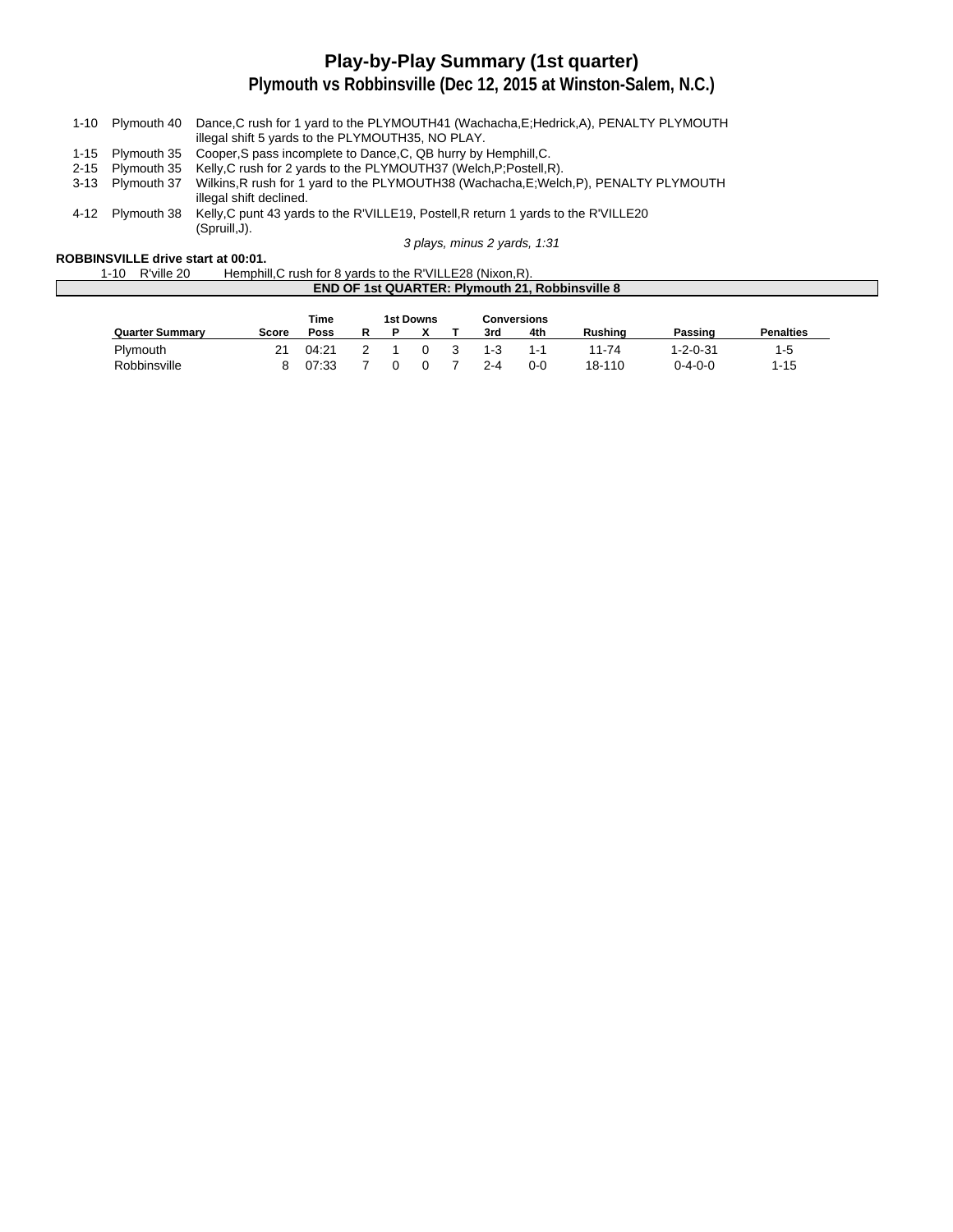### **Quickie Statistics (1st quarter)**

**Plymouth vs Robbinsville (Dec 12, 2015 at Winston-Salem, N.C.)**

|                                  | <b>PLYMOUTH</b> | <b>R'VILLE</b> |
|----------------------------------|-----------------|----------------|
| Score                            | 21              | 8              |
| <b>FIRST DOWNS</b>               | 3               | $\overline{7}$ |
| <b>RUSHES-YARDS (NET)</b>        | 11-74           | 18-110         |
| <b>PASSING YDS (NET)</b>         | 31              | 0              |
| Passes Att-Comp-Int              | $2 - 1 - 0$     | $4 - 0 - 0$    |
| <b>TOTAL OFFENSE PLAYS-YARDS</b> | 13-105          | 22-110         |
| <b>Fumble Returns-Yards</b>      | $1 - 17$        | $0-0$          |
| <b>Punt Returns-Yards</b>        | $0 - 0$         | $1 - 1$        |
| Kickoff Returns-Yards            | $1 - 27$        | $2 - 32$       |
| Interception Returns-Yards       | $0 - 0$         | $0-0$          |
| Punts (Number-Avg)               | $1 - 43.0$      | $1 - 25.0$     |
| Fumbles-Lost                     | $0 - 0$         | $2 - 2$        |
| Penalties-Yards                  | $1 - 5$         | $1 - 15$       |
| <b>Possession Time</b>           | 04:21           | 07:33          |
| <b>Third-Down Conversions</b>    | 1 of $3$        | $2$ of $4$     |
| <b>Fourth-Down Conversions</b>   | 1 of 1          | $0$ of $0$     |

| <b>Rushing</b>        |                                                                                | No. Gain Loss |                | TD<br><b>Net</b> | Lg         | Avg         | <b>Rushing</b>                                                      |             | No. Gain Loss   |                  | <b>Net</b><br><b>TD</b> | Lq       | Avg         |
|-----------------------|--------------------------------------------------------------------------------|---------------|----------------|------------------|------------|-------------|---------------------------------------------------------------------|-------------|-----------------|------------------|-------------------------|----------|-------------|
| <b>Chad Dance</b>     | 4                                                                              | 64            | 3              | 61<br>1          | 54         | 15.2        | Lane Millsaps                                                       | 8           | 59              | $\overline{c}$   | 57<br>$\Omega$          | 24       | 7.1         |
| Chris Kelly           | 5                                                                              | 8             | 0              | 8<br>1           | 3          | 1.6         | <b>Colton Millsaps</b>                                              | 4           | 35              | 5                | 30<br>0                 | 15       | 7.5         |
| <b>Ronald Wilkins</b> | $\overline{2}$                                                                 | 5             | $\overline{0}$ | 5<br>0           | 4          | 2.5         | Colby Hemphill                                                      | 3           | 20              | 0                | 20<br>1                 | 9        | 6.7         |
|                       |                                                                                |               |                |                  |            |             | Elijah Wachacha                                                     |             | 4               | $\Omega$         | 4<br>$\Omega$           | 4        | 4.0         |
| Passing               | $C-A-I$                                                                        |               | Yds            | <b>TD</b>        | Long       | <b>Sack</b> | Passing                                                             | $C-A-I$     |                 | Yds              | TD.                     | Long     | <b>Sack</b> |
| Samyr Cooper          | $1 - 2 - 0$                                                                    |               | 31             | $\Omega$         | 31         | 0           | <b>Colton Millsaps</b>                                              | $0 - 4 - 0$ |                 | 0                | $\Omega$                | $\Omega$ |             |
| <b>Receiving</b>      | No.                                                                            | Yards         | TD             | Long             |            |             | <b>Receiving</b>                                                    | No.         | Yards           | TD               | Long                    |          |             |
| Tagan White           |                                                                                | 31            | $\Omega$       | 31               |            |             |                                                                     |             |                 |                  |                         |          |             |
| <b>Punting</b>        | No.                                                                            | Yds           | Avq            | Long             | In20       | ТВ          | <b>Punting</b>                                                      | No.         | Yds             | Avq              | Long                    | In20     | ΤВ          |
| Chris Kelly           |                                                                                | 43            | 43.0           | 43               | $\Omega$   | $\Omega$    | Lane Millsaps                                                       |             | $\overline{25}$ | 25.0             | 25                      | $\Omega$ | 0           |
| <b>Punt Returns</b>   | No.                                                                            | Yards         | <b>TD</b>      | Long             |            |             | <b>Punt Returns</b>                                                 | No.         | Yards           | TD               | Long                    |          |             |
|                       |                                                                                |               |                |                  |            |             | <b>Reece Postell</b>                                                |             |                 | $\Omega$         |                         |          |             |
| <b>Kick Returns</b>   | No.                                                                            | Yards         | TD             | Long             |            |             | <b>Kick Returns</b>                                                 | No.         | Yards           | TD               | Long                    |          |             |
| Chad Dance            |                                                                                | 27            | $\Omega$       | 27               |            |             | <b>Reece Postell</b>                                                | 2           | 32              | $\Omega$         | 17                      |          |             |
| <b>Tackles</b>        | UA-A                                                                           | Total         |                | <b>Sacks</b>     | <b>TFL</b> |             | <b>Tackles</b>                                                      | UA-A        | <b>Total</b>    |                  | <b>Sacks</b>            | TFL      |             |
| Raheem Nixon          | $2 - 3$                                                                        | 5             |                | 0.0              | 0.5        |             | Paden Welch                                                         | $2 - 3$     |                 | 5                | 0.0                     | 0.0      |             |
| Wayne Johnson         | $1 - 4$                                                                        | 5             |                | 0.0              | 0.5        |             | Colby Hemphill                                                      | $2 - 0$     |                 | $\overline{c}$   | 0.0                     | 1.0      |             |
| Jamaze Armstrong      | $2 - 1$                                                                        | 3             |                | 0.0              | 0.0        |             | Elijah Wachacha                                                     | $1 - 1$     |                 | $\boldsymbol{2}$ | 0.0                     | 0.0      |             |
| Taqan White           | $1 - 2$                                                                        | 3             |                | 0.0              | 0.0        |             | Reece Postell                                                       | $1 - 1$     |                 | $\overline{2}$   | 0.0                     | 0.0      |             |
| <b>Time</b><br>Qtr    | <b>Scoring Play</b>                                                            |               |                |                  |            |             |                                                                     |             |                 |                  |                         | V-H      |             |
| 08:44<br>1st          |                                                                                |               |                |                  |            |             | PLYMOUTH - Chad Dance 54 yd run (Jay Castenado kick), 4-66 0:56     |             |                 |                  |                         | $7 - 0$  |             |
| 05:49                 |                                                                                |               |                |                  |            |             | PLYMOUTH - Chris Kelly 1 yd run (Jay Castenado kick), 6-36 1:54     |             |                 |                  |                         | $14 - 0$ |             |
| 04:53                 |                                                                                |               |                |                  |            |             | PLYMOUTH - Dion McDonald 17 yd fumble recovery (Jay Castenado kick) |             |                 |                  |                         | $21 - 0$ |             |
| 01:41                 | R'VILLE - Colby Hemphill 3 yd run (Colby Hemphill rush), 9-72 3:15<br>$21 - 8$ |               |                |                  |            |             |                                                                     |             |                 |                  |                         |          |             |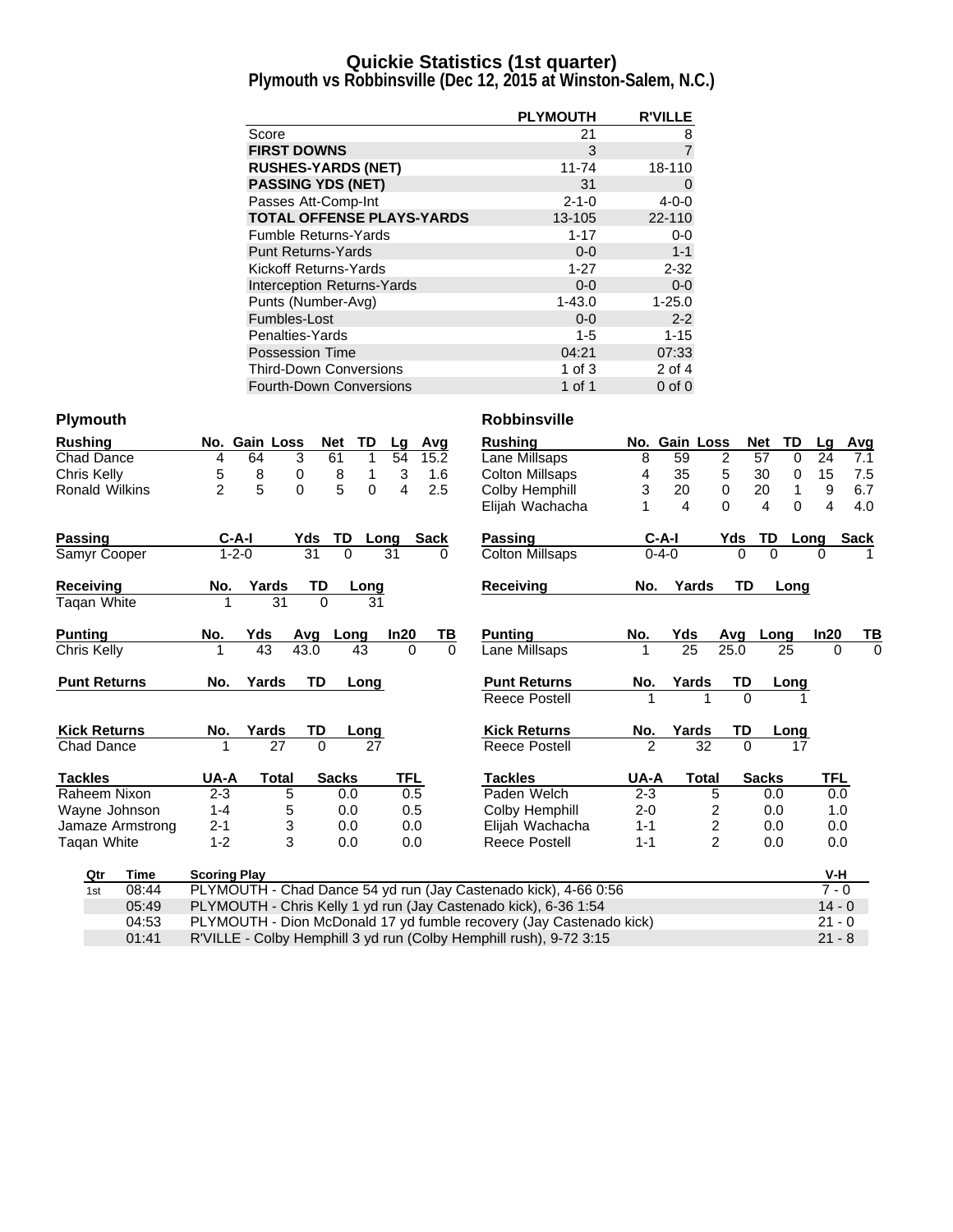### **Play-by-Play Summary (2nd quarter)**

|                      | $2 - 2$<br>$2 - 2$                     | R'ville 28<br>R'ville 28                               | Start of 2nd quarter, clock 12:00.<br>Hemphill, C rush for 15 yards to the R'VILLE43, 1ST DOWN R'VILLE (Armstrong, J; Young, R).                                                                                                                                                                                  | R8              |
|----------------------|----------------------------------------|--------------------------------------------------------|-------------------------------------------------------------------------------------------------------------------------------------------------------------------------------------------------------------------------------------------------------------------------------------------------------------------|-----------------|
|                      | $1 - 10$<br>$2 - 5$<br>3-1<br>$1 - 10$ | R'ville 43<br>R'ville 48<br>Plymouth 48<br>Plymouth 46 | Millsaps, C rush for 5 yards to the R'VILLE48 (Spruill, J; Brooks, M).<br>Wachacha, E rush for 4 yards to the PLYMOUTH48 (Nixon, R).<br>Wiggins, I rush for 2 yards to the PLYMOUTH46, 1ST DOWN R'VILLE (Nixon, R).<br>Millsaps, C pass intercepted by Armstrong, J at the PLYMOUTH9, Armstrong, J return 1 yards | R <sub>9</sub>  |
|                      |                                        |                                                        | to the PLYMOUTH10 (Postell, R).                                                                                                                                                                                                                                                                                   |                 |
|                      |                                        |                                                        | 6 plays, 34 yards, 2:13                                                                                                                                                                                                                                                                                           |                 |
| $1 - 10$             |                                        | PLYMOUTH drive start at 09:48.<br>Plymouth 10          | Wilkins, R rush for 13 yards to the PLYMOUTH23, 1ST DOWN PLYMOUTH (Wiggins, I; Millsaps, L).                                                                                                                                                                                                                      | R4              |
| 1-10                 |                                        | Plymouth 23                                            | Wilkins, R rush for 3 yards to the PLYMOUTH26 (Hedrick, A).                                                                                                                                                                                                                                                       |                 |
| $2 - 7$              |                                        | Plymouth 26                                            | Dance, C rush for 9 yards to the PLYMOUTH35, 1ST DOWN PLYMOUTH (Jumper, C; Wachacha, E).                                                                                                                                                                                                                          | R <sub>5</sub>  |
| $1 - 10$<br>$1 - 10$ |                                        | Plymouth 35<br>Plymouth 35                             | Timeout Robbinsville, clock 08:41.<br>Kelly, C rush for 3 yards to the PLYMOUTH38 (Wachacha, E).                                                                                                                                                                                                                  |                 |
| 2-7                  |                                        | Plymouth 38                                            | Dance, C rush for loss of 1 yard to the PLYMOUTH37 (Hemphill, C; Wachacha, E).                                                                                                                                                                                                                                    |                 |
| $3 - 8$              |                                        | Plymouth 37                                            | Cooper, S pass incomplete to Dance, C, QB hurry by Hemphill, C.                                                                                                                                                                                                                                                   |                 |
| 4-8                  |                                        | Plymouth 37                                            | Kelly, C punt 39 yards to the R'VILLE24, Postell, R return 32 yards to the PLYMOUTH44,                                                                                                                                                                                                                            |                 |
|                      |                                        |                                                        | out-of-bounds (Kelly,C).<br>6 plays, 27 yards, 2:28                                                                                                                                                                                                                                                               |                 |
|                      |                                        |                                                        | ROBBINSVILLE drive start at 07:20.                                                                                                                                                                                                                                                                                |                 |
|                      |                                        |                                                        | 1-10 Plymouth 44 Millsaps, C pass incomplete to Millsaps, L.                                                                                                                                                                                                                                                      |                 |
|                      | 3-4                                    | 2-10 Plymouth 44<br>Plymouth 38                        | Millsaps, C rush for 6 yards to the PLYMOUTH38 (Nixon, R; McDonald, D).                                                                                                                                                                                                                                           |                 |
|                      |                                        |                                                        | Millsaps, C sacked for loss of 8 yards to the PLYMOUTH46 (Young, R), fumble by Millsaps, C<br>recovered by R'VILLE Wiggins,I at PLYMOUTH47.                                                                                                                                                                       |                 |
|                      | 4-13                                   | Plymouth 47                                            | Millsaps, L punt 39 yards to the PLYMOUTH8, downed.                                                                                                                                                                                                                                                               |                 |
|                      |                                        |                                                        | 3 plays, minus 3 yards, 1:37                                                                                                                                                                                                                                                                                      |                 |
|                      |                                        | PLYMOUTH drive start at 05:43.                         |                                                                                                                                                                                                                                                                                                                   |                 |
| 1-10                 |                                        | Plymouth 08                                            | Wilkins, R rush for 4 yards to the PLYMOUTH12 (McCoy, C; Wachacha, E), PENALTY PLYMOUTH<br>illegal formation 4 yards to the PLYMOUTH4, NO PLAY.                                                                                                                                                                   |                 |
| 1-14                 |                                        | Plymouth 04                                            | Wilkins, R rush for 7 yards to the PLYMOUTH11 (Wachacha, E).                                                                                                                                                                                                                                                      |                 |
| $2 - 7$              |                                        | Plymouth 11                                            | Kelly, C rush for 9 yards to the PLYMOUTH20, 1ST DOWN PLYMOUTH (Welch, P; Brooks, K).                                                                                                                                                                                                                             | R6              |
| $1 - 10$             |                                        | Plymouth 20                                            | Wilkins, R rush for 3 yards to the PLYMOUTH23 (Wachacha, E).                                                                                                                                                                                                                                                      |                 |
| 2-7<br>$3 - 3$       |                                        | Plymouth 23<br>Plymouth 27                             | Wilkins, R rush for 4 yards to the PLYMOUTH27 (Welch, P).<br>Kelly, C rush for 10 yards to the PLYMOUTH37, 1ST DOWN PLYMOUTH (Jumper, C; Welch, P).                                                                                                                                                               | R7              |
| $1 - 10$             |                                        | Plymouth 37                                            | Dance, C rush for no gain to the PLYMOUTH37 (Hedrick, A).                                                                                                                                                                                                                                                         |                 |
| $2 - 10$             |                                        | Plymouth 37                                            | Kelly, C rush for 13 yards to the 50 yardline, 1ST DOWN PLYMOUTH (Jumper, C; McCoy, C).                                                                                                                                                                                                                           | R8              |
| $1 - 10$             |                                        | Plymouth 50                                            | Kelly, C rush for 26 yards to the R'VILLE24, 1ST DOWN PLYMOUTH, out-of-bounds                                                                                                                                                                                                                                     | R <sub>9</sub>  |
| 1-10                 |                                        | R'ville 24                                             | (Millsaps, L; Jumper, C).<br>Timeout Robbinsville, clock 03:13.                                                                                                                                                                                                                                                   |                 |
| $1 - 10$             |                                        | R'ville 24                                             | Wilkins, R rush for 16 yards to the R'VILLE8, fumble forced by Millsaps, L, fumble by                                                                                                                                                                                                                             |                 |
|                      |                                        |                                                        | Wilkins, R recovered by R'VILLE Jumper, C at R'VILLE4.                                                                                                                                                                                                                                                            |                 |
|                      |                                        |                                                        | 9 plays, 88 yards, 2:37                                                                                                                                                                                                                                                                                           |                 |
|                      |                                        |                                                        | ROBBINSVILLE drive start at 03:06.<br>Hemphill, C rush for 6 yards to the R'VILLE10 (Purvis, R; Nixon, R).                                                                                                                                                                                                        |                 |
|                      | 2-4                                    | 1-10 R'ville 04<br>R'ville 10                          | Millsaps, C pass incomplete to Millsaps, L.                                                                                                                                                                                                                                                                       |                 |
|                      | 3-4                                    | R'ville 10                                             | Millsaps, L rush for 10 yards to the R'VILLE20, 1ST DOWN R'VILLE (Purvis, R).                                                                                                                                                                                                                                     | R <sub>10</sub> |
|                      |                                        | 1-10 R'ville 20                                        | Hemphill, C rush for no gain to the R'VILLE20 (Johnson, W; Nixon, R).                                                                                                                                                                                                                                             |                 |
|                      | 2-10                                   | R'ville 20                                             | Millsaps, C pass incomplete to Jumper, C.                                                                                                                                                                                                                                                                         |                 |
|                      | $3 - 10$<br>$3 - 15$                   | R'ville 20<br>R'ville 15                               | PENALTY R'VILLE false start 5 yards to the R'VILLE15.<br>Millsaps, C sacked for loss of 7 yards to the R'VILLE8 (Nixon, R), PENALTY PLYMOUTH face                                                                                                                                                                 |                 |
|                      |                                        |                                                        | mask 15 yards to the R'VILLE23.                                                                                                                                                                                                                                                                                   |                 |
|                      | $3 - 7$                                | R'ville 23                                             | 3rd and 7.                                                                                                                                                                                                                                                                                                        |                 |
|                      | $3 - 7$<br>4-7                         | R'ville 23<br>R'ville 23                               | Millsaps, C pass incomplete to Millsaps, L, QB hurry by Nixon, R.<br>Crisp, W rush for loss of 11 yards to the R'VILLE12, fumble by Crisp, W recovered by<br>R'VILLE Rattler, T at R'VILLE12.                                                                                                                     |                 |
|                      |                                        |                                                        | 8 plays, 8 yards, 2:06                                                                                                                                                                                                                                                                                            |                 |
|                      |                                        | PLYMOUTH drive start at 01:00.                         |                                                                                                                                                                                                                                                                                                                   |                 |
|                      | 1-10 R'ville 12                        |                                                        | Kelly, C rush for 8 yards to the R'VILLE4, PENALTY PLYMOUTH illegal block 15 yards to the<br>R'VILLE19.                                                                                                                                                                                                           |                 |
| 1-17<br>2-8          |                                        | R'ville 19<br>R'ville 10                               | Kelly, C rush for 9 yards to the R'VILLE10 (Millsaps, L).<br>Timeout Plymouth, clock 00:49.                                                                                                                                                                                                                       |                 |
| $2 - 8$              |                                        | R'ville 10                                             | Kelly, C rush for 3 yards to the R'VILLE7, out-of-bounds (Brooks, K; Welch, P).                                                                                                                                                                                                                                   |                 |
| $3-5$                |                                        | R'ville 07                                             | Kelly, C rush for 4 yards to the R'VILLE3, fumble by Kelly, C recovered by R'VILLE Jumper, C                                                                                                                                                                                                                      |                 |
|                      |                                        |                                                        | at R'VILLE3, Jumper, C for 1 yard to the R'VILLE4.                                                                                                                                                                                                                                                                |                 |
|                      |                                        |                                                        | 4 plays, 9 yards, 0:21<br>ROBBINSVILLE drive start at 00:39, R'VILLE ball on R'VILLE4.                                                                                                                                                                                                                            |                 |
|                      |                                        | 1-10 R'ville 04                                        | Millsaps, L rush for 20 yards to the R'VILLE24, 1ST DOWN R'VILLE.                                                                                                                                                                                                                                                 | R <sub>11</sub> |
|                      |                                        | 1-10 R'ville 24                                        | Millsaps, C pass complete to Postell, R for 16 yards to the R'VILLE40, 1ST DOWN R'VILLE,<br>out-of-bounds.                                                                                                                                                                                                        | P <sub>12</sub> |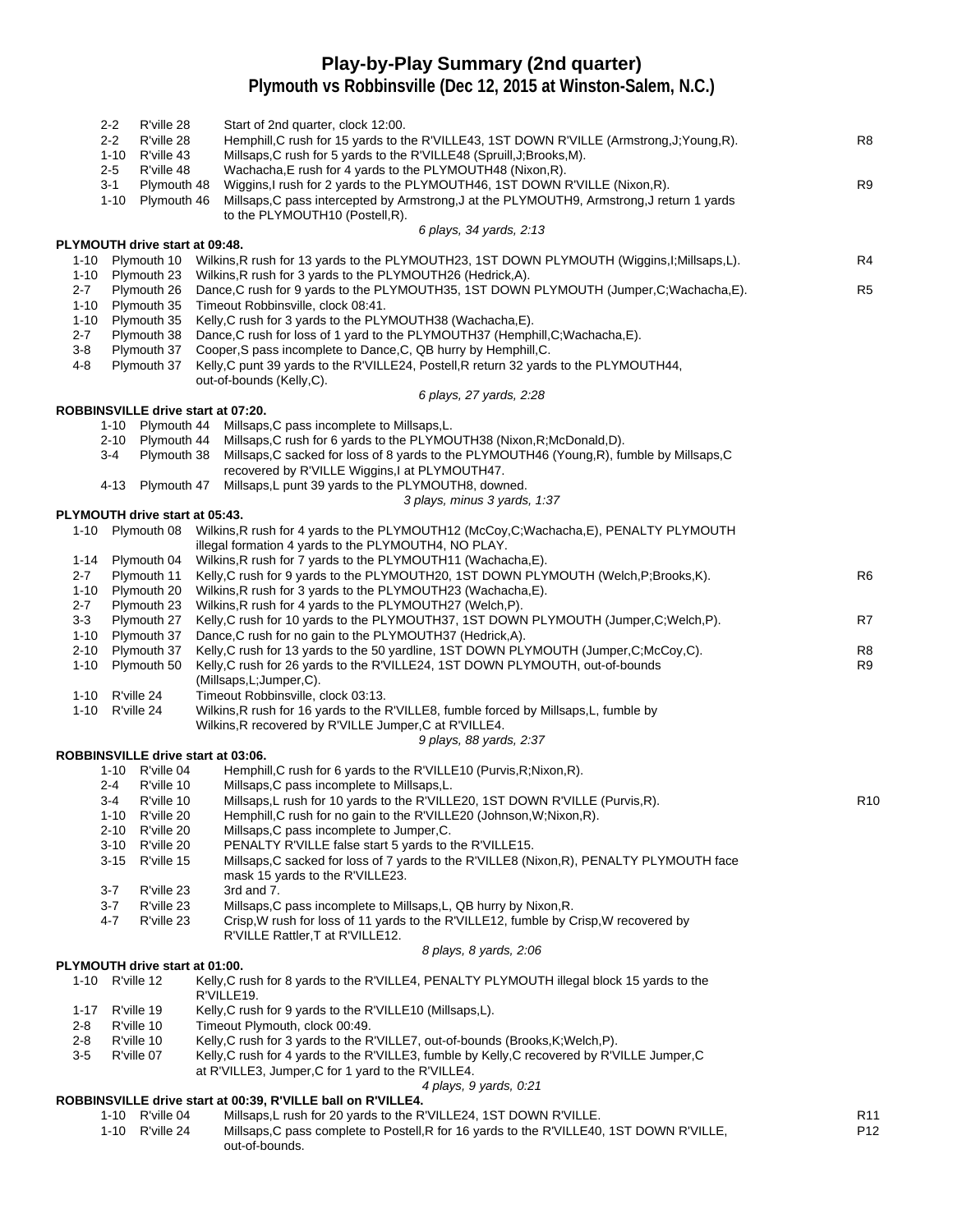# **Play-by-Play Summary (2nd quarter)**

### **Plymouth vs Robbinsville (Dec 12, 2015 at Winston-Salem, N.C.)**

- 1-10 R'ville 40 Millsaps,C pass incomplete to Postell,R.
- 2-10 R'ville 40 Millsaps,L rush for 4 yards to the R'VILLE44 (Purvis,R).
- 3-6 R'ville 44 Timeout Robbinsville, clock 00:07.<br>3-6 R'ville 44 Millsaps,C pass incomplete to Post
- 3-6 R'ville 44 Millsaps,C pass incomplete to Postell,R.
	- End of half, clock 00:00.

#### 5 plays, 40 yards, 0:39 **END OF 2nd QUARTER: Plymouth 21, Robbinsville 8**

|                        |       | Time  |  | 1st Downs |         | Conversions |         |                  |                  |
|------------------------|-------|-------|--|-----------|---------|-------------|---------|------------------|------------------|
| <b>Quarter Summary</b> | Score | Poss  |  |           | 3rd     | 4th         | Rushina | Passing          | <b>Penalties</b> |
| Plymouth               |       | 05.26 |  |           | $1 - 3$ | $0 - 0$     | 18-143  | $0 - 1 - 0 - 0$  | $3 - 34$         |
| Robbinsville           |       | 06:34 |  |           | $2 - 5$ | $0 - 1$     | 13-45   | $1 - 8 - 1 - 16$ | $1-5$            |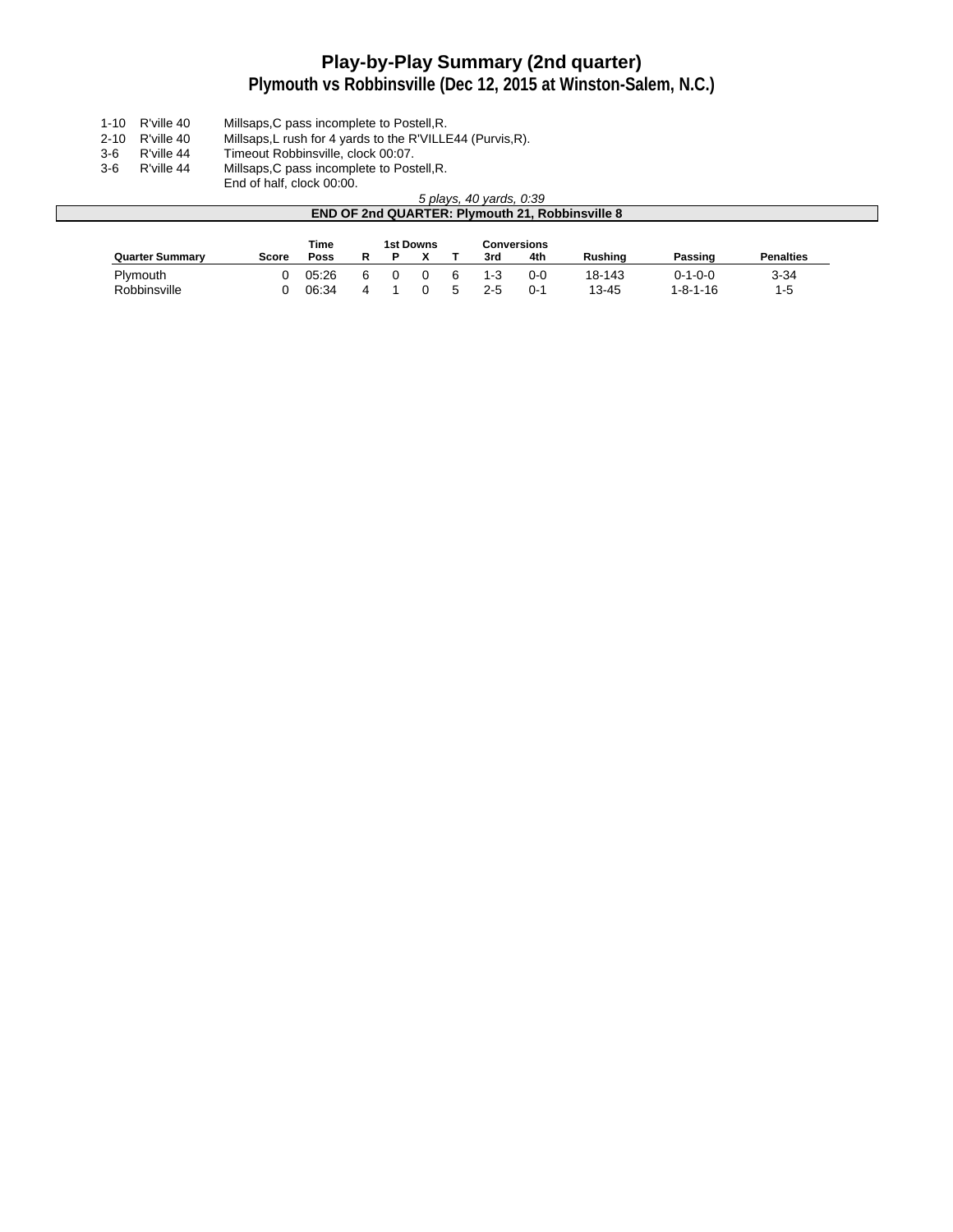### **Quickie Statistics (Halftime)**

**Plymouth vs Robbinsville (Dec 12, 2015 at Winston-Salem, N.C.)**

|                                   | <b>PLYMOUTH</b> | <b>R'VILLE</b> |
|-----------------------------------|-----------------|----------------|
| Score                             | 21              | 8              |
| <b>FIRST DOWNS</b>                | 9               | 12             |
| <b>RUSHES-YARDS (NET)</b>         | 29-217          | 31-155         |
| <b>PASSING YDS (NET)</b>          | 31              | 16             |
| Passes Att-Comp-Int               | $3 - 1 - 0$     | $12 - 1 - 1$   |
| <b>TOTAL OFFENSE PLAYS-YARDS</b>  | 32-248          | 43-171         |
| <b>Fumble Returns-Yards</b>       | $1 - 17$        | $1 - 1$        |
| <b>Punt Returns-Yards</b>         | $0 - 0$         | $2 - 33$       |
| Kickoff Returns-Yards             | $1 - 27$        | $2 - 32$       |
| <b>Interception Returns-Yards</b> | $1 - 1$         | $0 - 0$        |
| Punts (Number-Avg)                | $2 - 41.0$      | $2 - 32.0$     |
| Fumbles-Lost                      | $2 - 2$         | $4 - 2$        |
| Penalties-Yards                   | 4-39            | $2 - 20$       |
| <b>Possession Time</b>            | 09:47           | 14:07          |
| <b>Third-Down Conversions</b>     | $2$ of 6        | 4 of 9         |
| <b>Fourth-Down Conversions</b>    | 1 of 1          | 0 of 1         |

| <b>Rushing</b> |                       |                                                                                | No. Gain Loss  | <b>Net</b>   | TD       | Lg         | Avg         |          | <b>Rushing</b>                                                      | No. Gain Loss  |              |                 |           | <b>Net</b><br>TD  | Lq       | Avg         |
|----------------|-----------------------|--------------------------------------------------------------------------------|----------------|--------------|----------|------------|-------------|----------|---------------------------------------------------------------------|----------------|--------------|-----------------|-----------|-------------------|----------|-------------|
| Chris Kelly    |                       | 14                                                                             | 93<br>0        | 93           | 1        | 26         | 6.6         |          | Lane Millsaps                                                       | 11             | 93           |                 | 2         | 91<br>$\Omega$    | 24       | 8.3         |
|                | <b>Chad Dance</b>     | 7                                                                              | 73<br>4        | 69           | 1        | 54         | 9.9         |          | Colby Hemphill                                                      | 6              | 41           |                 | 0         | 41<br>1           | 15       | 6.8         |
|                | <b>Ronald Wilkins</b> | 8                                                                              | 55<br>$\Omega$ | 55           | $\Omega$ | 16         | 6.9         |          | <b>Colton Millsaps</b>                                              | 8              | 46           | 21              |           | 25<br>$\mathbf 0$ | 15       | 3.1         |
|                |                       |                                                                                |                |              |          |            |             |          | Elijah Wachacha                                                     | $\mathfrak{p}$ | 8            |                 | $\Omega$  | 8<br>$\Omega$     | 4        | 4.0         |
| Passing        |                       | $C-A-I$                                                                        |                | Yds          | TD       | Long       | <b>Sack</b> |          | Passing                                                             |                | $C-A-I$      |                 | Yds       | TD                | Long     | <b>Sack</b> |
|                | Samyr Cooper          | $1 - 3 - 0$                                                                    |                | 31           | $\Omega$ | 31         |             | 0        | <b>Colton Millsaps</b>                                              |                | $1 - 12 - 1$ |                 | 16        | $\Omega$          | 16       | 3           |
| Receiving      |                       | No.                                                                            | Yards          | TD           | Long     |            |             |          | <b>Receiving</b>                                                    | No.            |              | Yards           | TD        | Long              |          |             |
|                | <b>Tagan White</b>    |                                                                                | 31             | $\Omega$     | 31       |            |             |          | <b>Reece Postell</b>                                                |                |              | 16              | $\Omega$  | 16                |          |             |
| <b>Punting</b> |                       | No.                                                                            | Yds            | Avg          | Long     | In20       |             | ТВ       | <b>Punting</b>                                                      | No.            | Yds          |                 | Avg       | Long              | In20     | ΤВ          |
| Chris Kelly    |                       | $\overline{2}$                                                                 | 82             | 41.0         | 43       |            | $\Omega$    | $\Omega$ | Lane Millsaps                                                       | $\overline{2}$ | 64           |                 | 32.0      | 39                |          | $\Omega$    |
|                | <b>Punt Returns</b>   | No.                                                                            | Yards          | <b>TD</b>    | Long     |            |             |          | <b>Punt Returns</b>                                                 | No.            | Yards        |                 | TD        | Long              |          |             |
|                |                       |                                                                                |                |              |          |            |             |          | Reece Postell                                                       | $\mathfrak{p}$ |              | $\overline{33}$ | $\Omega$  | 32                |          |             |
|                | <b>Kick Returns</b>   | No.                                                                            | Yards          | TD           | Long     |            |             |          | <b>Kick Returns</b>                                                 | No.            | Yards        |                 | <b>TD</b> | Long              |          |             |
|                | Chad Dance            |                                                                                | 27             | $\Omega$     | 27       |            |             |          | Reece Postell                                                       | 2              |              | $\overline{32}$ | $\Omega$  | 17                |          |             |
| <b>Tackles</b> |                       | UA-A                                                                           | <b>Total</b>   | <b>Sacks</b> |          | <b>TFL</b> |             |          | <b>Tackles</b>                                                      | UA-A           |              | <b>Total</b>    |           | <b>Sacks</b>      | TFL      |             |
|                | Raheem Nixon          | $5-6$                                                                          | 11             |              | 1.0      |            | 1.5         |          | Paden Welch                                                         | $3-6$          |              | 9               |           | 0.0               | 0.0      |             |
|                | Wayne Johnson         | $1 - 5$                                                                        | 6              |              | 0.0      |            | 0.5         |          | Elijah Wachacha                                                     | $4 - 3$        |              | 7               |           | 0.0               | 0.5      |             |
|                | Raequan Purvis        | $4 - 1$                                                                        | 5              |              | 0.0      | 0.0        |             |          | Lane Millsaps                                                       | $2 - 2$        |              | 4               |           | 0.0               | 0.0      |             |
|                | Jamaze Armstrong      | $2 - 2$                                                                        | 4              |              | 0.0      | 0.0        |             |          | Chandler Jumper                                                     | $0 - 4$        |              | 4               |           | 0.0               | 0.0      |             |
|                | <b>Time</b><br>Qtr    | <b>Scoring Play</b>                                                            |                |              |          |            |             |          |                                                                     |                |              |                 |           |                   | V-H      |             |
| 1st            | 08:44                 |                                                                                |                |              |          |            |             |          | PLYMOUTH - Chad Dance 54 yd run (Jay Castenado kick), 4-66 0:56     |                |              |                 |           |                   | $7 - 0$  |             |
|                | 05:49                 |                                                                                |                |              |          |            |             |          | PLYMOUTH - Chris Kelly 1 yd run (Jay Castenado kick), 6-36 1:54     |                |              |                 |           |                   | $14 - 0$ |             |
|                | 04:53                 |                                                                                |                |              |          |            |             |          | PLYMOUTH - Dion McDonald 17 yd fumble recovery (Jay Castenado kick) |                |              |                 |           |                   | $21 - 0$ |             |
|                | 01:41                 | R'VILLE - Colby Hemphill 3 yd run (Colby Hemphill rush), 9-72 3:15<br>$21 - 8$ |                |              |          |            |             |          |                                                                     |                |              |                 |           |                   |          |             |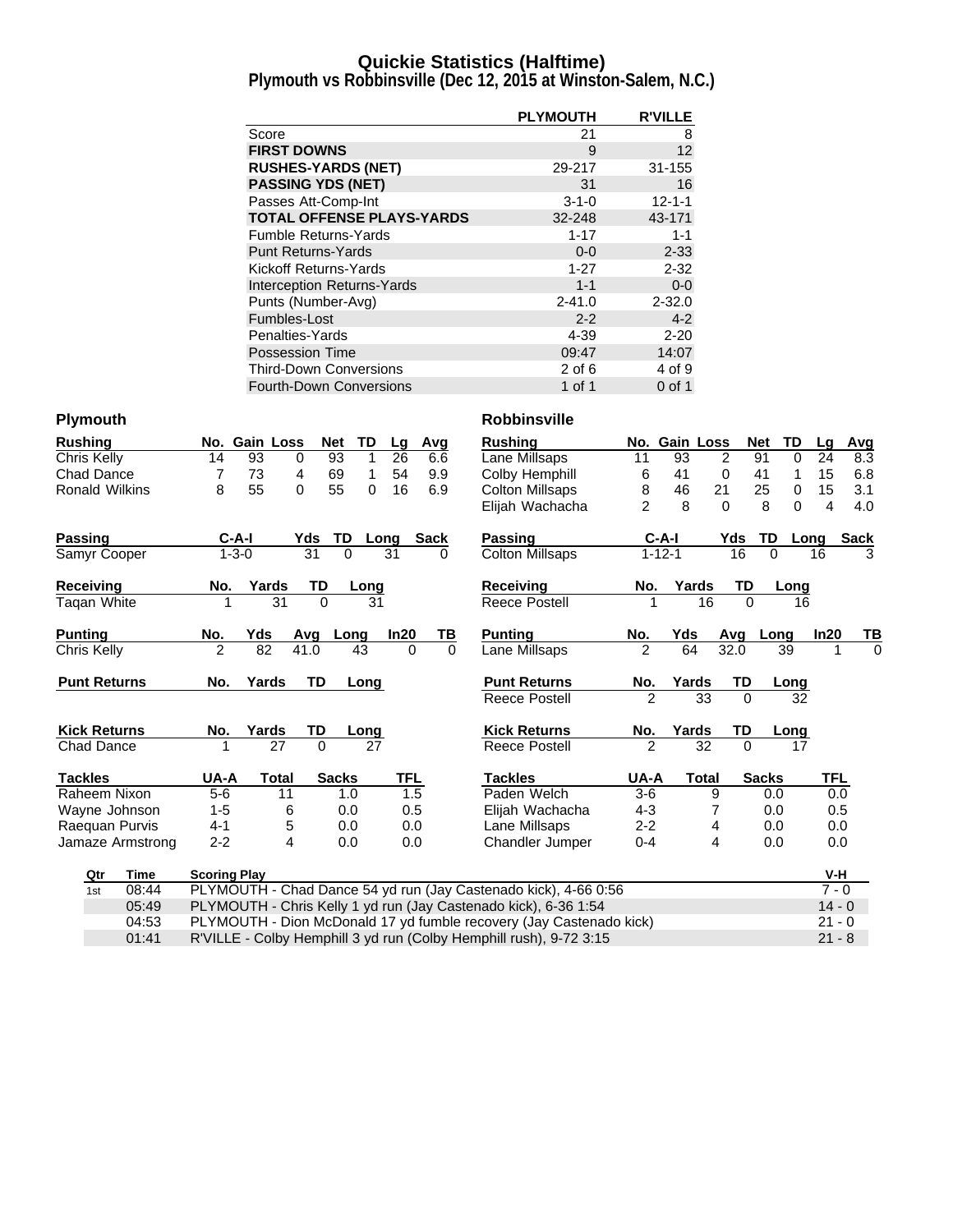# **Play-by-Play Summary (3rd quarter)**

**Plymouth vs Robbinsville (Dec 12, 2015 at Winston-Salem, N.C.)**

Start of 3rd quarter, clock 12:00, R'VILLE ball on R'VILLE40.

Romero,F kickoff 54 yards to the PLYMOUTH6, Kelly,C return 5 yards to the PLYMOUTH11 (Brooks,K).

#### **PLYMOUTH drive start at 11:53.**

|          | PLYMOUTH drive start at 11:53.     |                                                                                            |                 |
|----------|------------------------------------|--------------------------------------------------------------------------------------------|-----------------|
|          | 1-10 Plymouth 11                   | Kelly, C rush for no gain to the PLYMOUTH11 (Brooks, K; Welch, P).                         |                 |
| $2 - 10$ | Plymouth 11                        | Dance, C rush for 8 yards to the PLYMOUTH19, fumble forced by Welch, P, fumble by Dance, C | R <sub>10</sub> |
|          |                                    | recovered by PLYMOUTH TEAM at PLYMOUTH24, 1ST DOWN PLYMOUTH, out-of-bounds.                |                 |
| $1 - 10$ | Plymouth 24                        | Wilkins, R rush for 7 yards to the PLYMOUTH31 (Welch, P), PENALTY PLYMOUTH illegal shift 5 |                 |
|          |                                    | vards to the PLYMOUTH19, NO PLAY.                                                          |                 |
| $1 - 15$ | Plymouth 19                        | Wilkins, R rush for no gain to the PLYMOUTH19 (Millsaps, L).                               |                 |
| $2 - 15$ | Plymouth 19                        | Kelly, C rush for 9 yards to the PLYMOUTH28 (Welch, P).                                    |                 |
| $3-6$    | Plymouth 28                        | Dance, C rush for 5 yards to the PLYMOUTH33 (Welch, P; Millsaps, L).                       |                 |
| $4 - 1$  | Plymouth 33                        | Kelly, C rush for 1 yard to the PLYMOUTH34, 1ST DOWN PLYMOUTH (Welch, P; Hedrick, A).      | R <sub>11</sub> |
| $1 - 10$ | Plymouth 34                        | Wilkins, R rush for loss of 1 yard to the PLYMOUTH33 (Hedrick, A).                         |                 |
| $2 - 11$ | Plymouth 33                        | Kelly, C rush for 9 yards to the PLYMOUTH42 (Brooks, K).                                   |                 |
| $3-2$    | Plymouth 42                        | Timeout Plymouth, clock 08:37.                                                             |                 |
| $3-2$    | Plymouth 42                        | Kelly, C rush for 17 yards to the R'VILLE41, 1ST DOWN PLYMOUTH (Millsaps, L; Jumper, C).   | R <sub>12</sub> |
|          | 1-10 R'ville 41                    | Wilkins, R rush for 2 yards to the R'VILLE39 (Welch, P; McCoy, C).                         |                 |
| $2 - 8$  | R'ville 39                         | Wilkins, R rush for 4 yards to the R'VILLE35 (Wiggins, I), PENALTY PLYMOUTH holding 11     |                 |
|          |                                    | yards to the 50 yardline, NO PLAY.                                                         |                 |
| $2 - 19$ | Plymouth 50                        | Dance, C rush for 6 yards to the R'VILLE44 (Hedrick, A).                                   |                 |
|          | 3-13 R'ville 44                    | Cooper, S pass incomplete to White, T.                                                     |                 |
|          | 4-13 R'ville 44                    | Kelly, C punt 38 yards to the R'VILLE6, out-of-bounds.                                     |                 |
|          |                                    | 12 plays, 45 yards, 5:26                                                                   |                 |
|          | ROBBINSVILLE drive start at 06:27. |                                                                                            |                 |
|          | 1-10 R'ville 06                    | Millsaps, L rush for 2 yards to the R'VILLE8 (Nixon, R).                                   |                 |
|          | $2 - 8$<br>R'ville 08              | Millsaps, L rush for 1 yard to the R'VILLE9 (Johnson, W; Brooks, M).                       |                 |
|          | $3 - 7$<br>R'ville 09              | Millsaps, C rush for 1 yard to the R'VILLE10 (Spruill, J).                                 |                 |
|          | $4-6$<br>R'ville 10                | Millsaps, L punt 35 yards to the R'VILLE45, Kelly, C return 6 yards to the R'VILLE39       |                 |
|          |                                    | (Hemphill, C; Millsaps, L), PENALTY PLYMOUTH illegal block 15 yards to the PLYMOUTH46, 1st |                 |
|          |                                    | and 10, PLYMOUTH ball on PLYMOUTH46.                                                       |                 |
|          |                                    | 3 plays, 4 yards, 2:01                                                                     |                 |
|          | PLYMOUTH drive start at 04:26.     |                                                                                            |                 |
|          | 1-10 Plymouth 46                   | Wilkins, R rush for 3 yards to the PLYMOUTH49 (Wachacha, E).                               |                 |
| $2 - 7$  | Plymouth 49                        | Kelly, C rush for 4 yards to the R'VILLE47 (Postell, R).                                   |                 |
| $3-3$    | R'ville 47                         | PENALTY R'VILLE personal foul 15 yards to the R'VILLE32, 1ST DOWN PLYMOUTH.                | X13             |
|          | 1-10 R'ville 32                    | Kelly, C rush for 3 yards to the R'VILLE29 (Welch, P).                                     |                 |
| $2 - 7$  | R'ville 29                         | Dance, C rush for 12 yards to the R'VILLE17, 1ST DOWN PLYMOUTH (Jumper, C).                | R <sub>14</sub> |
| $1 - 10$ | R'ville 17                         | Wilkins, R rush for 2 yards to the R'VILLE15 (Wachacha, E).                                |                 |
| $2 - 8$  | R'ville 15                         | Kelly, C rush for 5 yards to the R'VILLE10 (McCoy, C).                                     |                 |
| $3-3$    | R'ville 10                         | Dance, C rush for 4 yards to the R'VILLE6, 1ST DOWN PLYMOUTH (Wachacha, E).                | R <sub>15</sub> |
| $1-G$    | R'ville 06                         | Kelly, C rush for 6 yards to the R'VILLE0, TOUCHDOWN, clock 01:25.                         |                 |
| $1-G$    | R'ville 03                         | Castenado, J kick attempt good.                                                            |                 |
|          |                                    | <b>Plymouth 28, Robbinsville 8</b>                                                         |                 |

#### 8 plays, 54 yards, 3:08

Castenado,J kickoff 43 yards to the R'VILLE17, Millsaps,L return 21 yards to the

R'VILLE38 (Swain,K).

### **ROBBINSVILLE drive start at 01:18.**

- 1-10 R'ville 38 Hemphill, C rush for 3 yards to the R'VILLE41 (Johnson, W).<br>2-7 R'ville 41 Millsaps. C rush for loss of 2 vards to the R'VILLE39 (Johns
- 2-7 R'ville 41 Millsaps,C rush for loss of 2 yards to the R'VILLE39 (Johnson, W).<br>3-9 R'ville 39 Millsaps,C pass incomplete to Millsaps,L (Nixon, R).
	- R'ville 39 Millsaps,C pass incomplete to Millsaps,L (Nixon,R).<br>R'ville 39 Millsaps,L punt 40 yards to the PLYMOUTH21, dow
	- 4-9 R'ville 39 Millsaps,L punt 40 yards to the PLYMOUTH21, downed.

3 plays, 1 yard, 1:18 **END OF 3rd QUARTER: Plymouth 28, Robbinsville 8**

#### **PLYMOUTH drive start at 00:00.**

|                        |       | Time  |   | 1st Downs |   |     | <b>Conversions</b> |                |                 |                  |
|------------------------|-------|-------|---|-----------|---|-----|--------------------|----------------|-----------------|------------------|
| <b>Quarter Summary</b> | Score | Poss  |   |           |   | 3rd | 4th                | <b>Rushing</b> | Passing         | <b>Penalties</b> |
| Plymouth               |       | 08:34 | 5 |           | 6 | 2-4 | 1-1                | 19-100         | $0 - 1 - 0 - 0$ | 3-31             |
| Robbinsville           |       | 03:19 |   |           |   | 0-2 | 0-0                | 55             | $0 - 1 - 0 - 0$ | $1 - 15$         |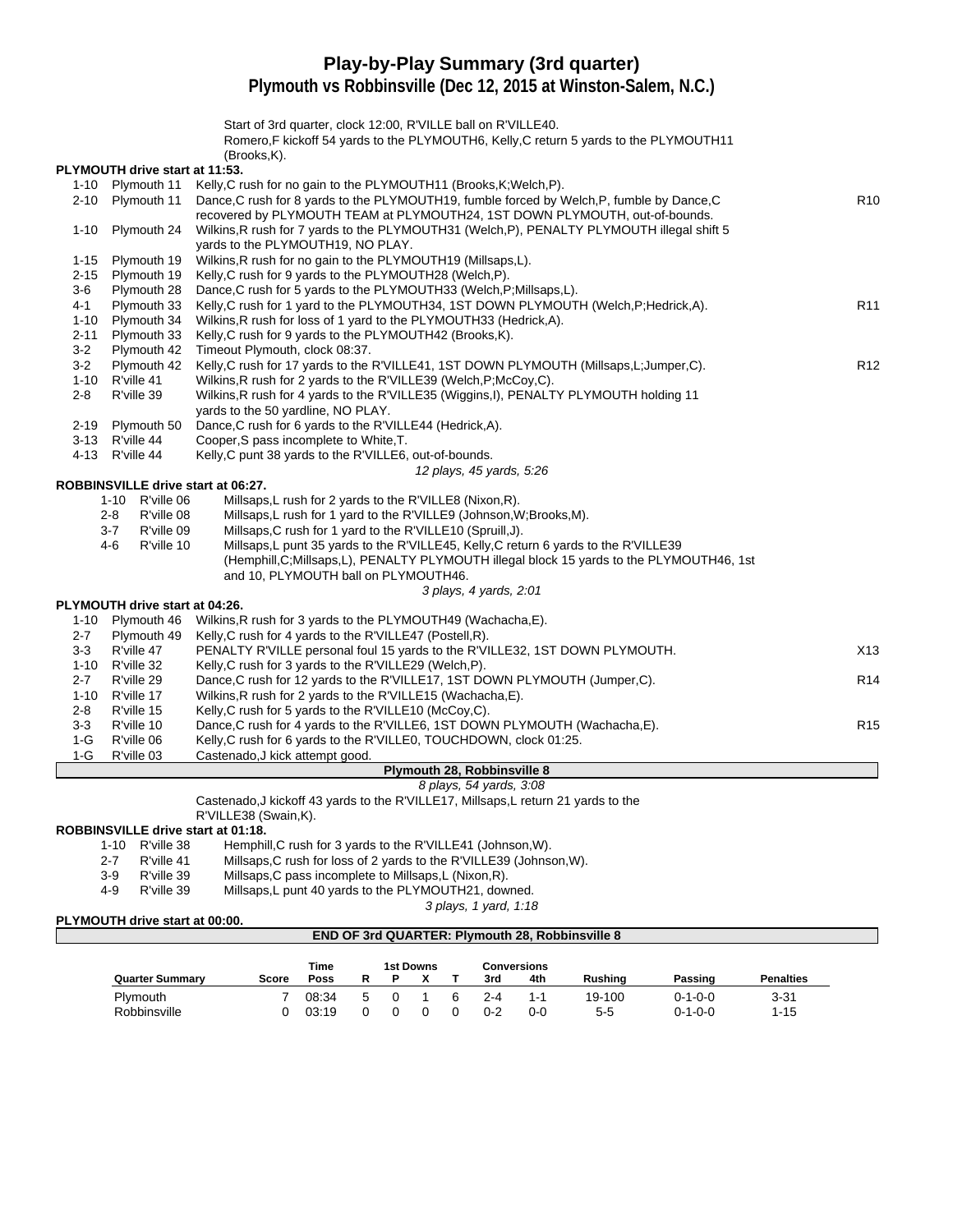### **Quickie Statistics (3rd quarter)**

**Plymouth vs Robbinsville (Dec 12, 2015 at Winston-Salem, N.C.)**

|                                   | <b>PLYMOUTH</b> | <b>R'VILLE</b> |
|-----------------------------------|-----------------|----------------|
| Score                             | 28              | 8              |
| <b>FIRST DOWNS</b>                | 15              | 12             |
| <b>RUSHES-YARDS (NET)</b>         | 48-317          | 36-160         |
| <b>PASSING YDS (NET)</b>          | 31              | 16             |
| Passes Att-Comp-Int               | $4 - 1 - 0$     | $13 - 1 - 1$   |
| <b>TOTAL OFFENSE PLAYS-YARDS</b>  | 52-348          | 49-176         |
| <b>Fumble Returns-Yards</b>       | $1 - 17$        | $1 - 1$        |
| <b>Punt Returns-Yards</b>         | $1 - 6$         | $2 - 33$       |
| Kickoff Returns-Yards             | $2 - 32$        | $3 - 53$       |
| <b>Interception Returns-Yards</b> | $1 - 1$         | $0-0$          |
| Punts (Number-Avg)                | $3 - 40.0$      | 4-34.8         |
| Fumbles-Lost                      | $3 - 2$         | $4 - 2$        |
| Penalties-Yards                   | $7 - 70$        | $3 - 35$       |
| Possession Time                   | 18:21           | 17:26          |
| <b>Third-Down Conversions</b>     | 4 of 10         | 4 of 11        |
| <b>Fourth-Down Conversions</b>    | 2 of 2          | 0 of 1         |

| <b>Rushing</b>      |             |                     | No. Gain Loss | <b>Net</b> | TD           | Lq         | Avg         |          | <b>Rushing</b>                                                      |                | No. Gain Loss |                 |                | TD<br><b>Net</b> | Lq             | Avg         |
|---------------------|-------------|---------------------|---------------|------------|--------------|------------|-------------|----------|---------------------------------------------------------------------|----------------|---------------|-----------------|----------------|------------------|----------------|-------------|
| Chris Kelly         |             | 23                  | 147           | 147<br>0   | 2            | 26         |             | 6.4      | Lane Millsaps                                                       | 13             | 96            |                 | $\overline{2}$ | 94               | $\Omega$<br>24 | 7.2         |
| Chad Dance          |             | 12                  | 113           | 4<br>109   | 1            | 54         |             | 9.1      | Colby Hemphill                                                      | $\overline{7}$ | 44            |                 | $\mathbf 0$    | 44               | 15<br>1        | 6.3         |
| Ronald Wilkins      |             | 13                  | 62            | 61<br>1    | 0            | 16         |             | 4.7      | <b>Colton Millsaps</b>                                              | 10             | 47            | 23              |                | 24               | $\Omega$<br>15 | 2.4         |
|                     |             |                     |               |            |              |            |             |          | Elijah Wachacha                                                     | $\overline{2}$ | 8             |                 | $\Omega$       | 8                | $\Omega$<br>4  | 4.0         |
| Passing             |             | C-A-I               |               | Yds        | TD           | Long       | <b>Sack</b> |          | Passing                                                             |                | $C-A-I$       |                 | Yds            | TD               | Long           | <b>Sack</b> |
| Samyr Cooper        |             | $1 - 4 - 0$         |               | 31         | $\Omega$     | 31         |             | 0        | <b>Colton Millsaps</b>                                              |                | $1 - 13 - 1$  |                 | 16             | $\Omega$         | 16             | 3           |
| Receiving           |             | No.                 | Yards         | TD         | Long         |            |             |          | <b>Receiving</b>                                                    | No.            | Yards         |                 | TD             | Long             |                |             |
| Taqan White         |             |                     | 31            | $\Omega$   | 31           |            |             |          | <b>Reece Postell</b>                                                | 1              |               | 16              | $\Omega$       |                  | 16             |             |
| <b>Punting</b>      |             | No.                 | Yds           | Avg        | Long         | ln20       |             | TВ       | <b>Punting</b>                                                      | No.            | Yds           |                 | Avg            | Long             | ln20           | тв          |
| Chris Kelly         |             | $\overline{3}$      | 120           | 40.0       | 43           |            |             | $\Omega$ | Lane Millsaps                                                       | 4              | 139           |                 | 34.8           | 40               |                | $\Omega$    |
| <b>Punt Returns</b> |             | No.                 | Yards         | TD         | <u>Long</u>  |            |             |          | <b>Punt Returns</b>                                                 | No.            | Yards         |                 | TD             | Long             |                |             |
| Chris Kelly         |             |                     | 6             | $\Omega$   | 6            |            |             |          | Reece Postell                                                       | $\mathfrak{p}$ |               | 33              | $\Omega$       |                  | 32             |             |
| <b>Kick Returns</b> |             | No.                 | Yards         | TD         | Long         |            |             |          | <b>Kick Returns</b>                                                 | No.            | Yards         |                 | <b>TD</b>      | Long             |                |             |
| <b>Chad Dance</b>   |             |                     | 27            | 0          | 27           |            |             |          | Reece Postell                                                       | $\overline{2}$ |               | $\overline{32}$ | $\Omega$       |                  | 17             |             |
| Chris Kelly         |             |                     | 5             | $\Omega$   | 5            |            |             |          | Lane Millsaps                                                       | 1              |               | 21              | $\Omega$       |                  | 21             |             |
| <b>Tackles</b>      |             | UA-A                | <b>Total</b>  |            | <b>Sacks</b> | <b>TFL</b> |             |          | <b>Tackles</b>                                                      | UA-A           |               | <b>Total</b>    |                | <b>Sacks</b>     | TFL            |             |
| Raheem Nixon        |             | $6-6$               | 12            |            | 1.0          | 1.5        |             |          | Paden Welch                                                         | $6 - 10$       |               | 16              |                | 0.0              |                | 0.0         |
| Wayne Johnson       |             | $3-6$               | 9             |            | 0.0          | 1.5        |             |          | Elijah Wachacha                                                     | $7 - 3$        |               | 10              |                | 0.0              |                | 0.5         |
| Raequan Purvis      |             | $4 - 1$             | 5             |            | 0.0          | 0.0        |             |          | Lane Millsaps                                                       | $3-5$          |               | 8               |                | 0.0              |                | 0.0         |
| Javeion Spruill     |             | $3 - 1$             | 4             |            | 0.0          | 1.0        |             |          | Chandler Jumper                                                     | $1 - 5$        |               | 6               |                | 0.0              |                | 0.0         |
| Qtr                 | <b>Time</b> | <b>Scoring Play</b> |               |            |              |            |             |          |                                                                     |                |               |                 |                |                  |                | V-H         |
| 1st                 | 08:44       |                     |               |            |              |            |             |          | PLYMOUTH - Chad Dance 54 yd run (Jay Castenado kick), 4-66 0:56     |                |               |                 |                |                  |                | $7 - 0$     |
|                     | 05:49       |                     |               |            |              |            |             |          | PLYMOUTH - Chris Kelly 1 yd run (Jay Castenado kick), 6-36 1:54     |                |               |                 |                |                  |                | $14 - 0$    |
|                     | 04:53       |                     |               |            |              |            |             |          | PLYMOUTH - Dion McDonald 17 yd fumble recovery (Jay Castenado kick) |                |               |                 |                |                  |                | $21 - 0$    |
|                     | 01:41       |                     |               |            |              |            |             |          | R'VILLE - Colby Hemphill 3 yd run (Colby Hemphill rush), 9-72 3:15  |                |               |                 |                |                  |                | $21 - 8$    |
| 3rd                 | 01:25       |                     |               |            |              |            |             |          | PLYMOUTH - Chris Kelly 6 yd run (Jay Castenado kick), 8-54 3:08     |                |               |                 |                |                  |                | $28 - 8$    |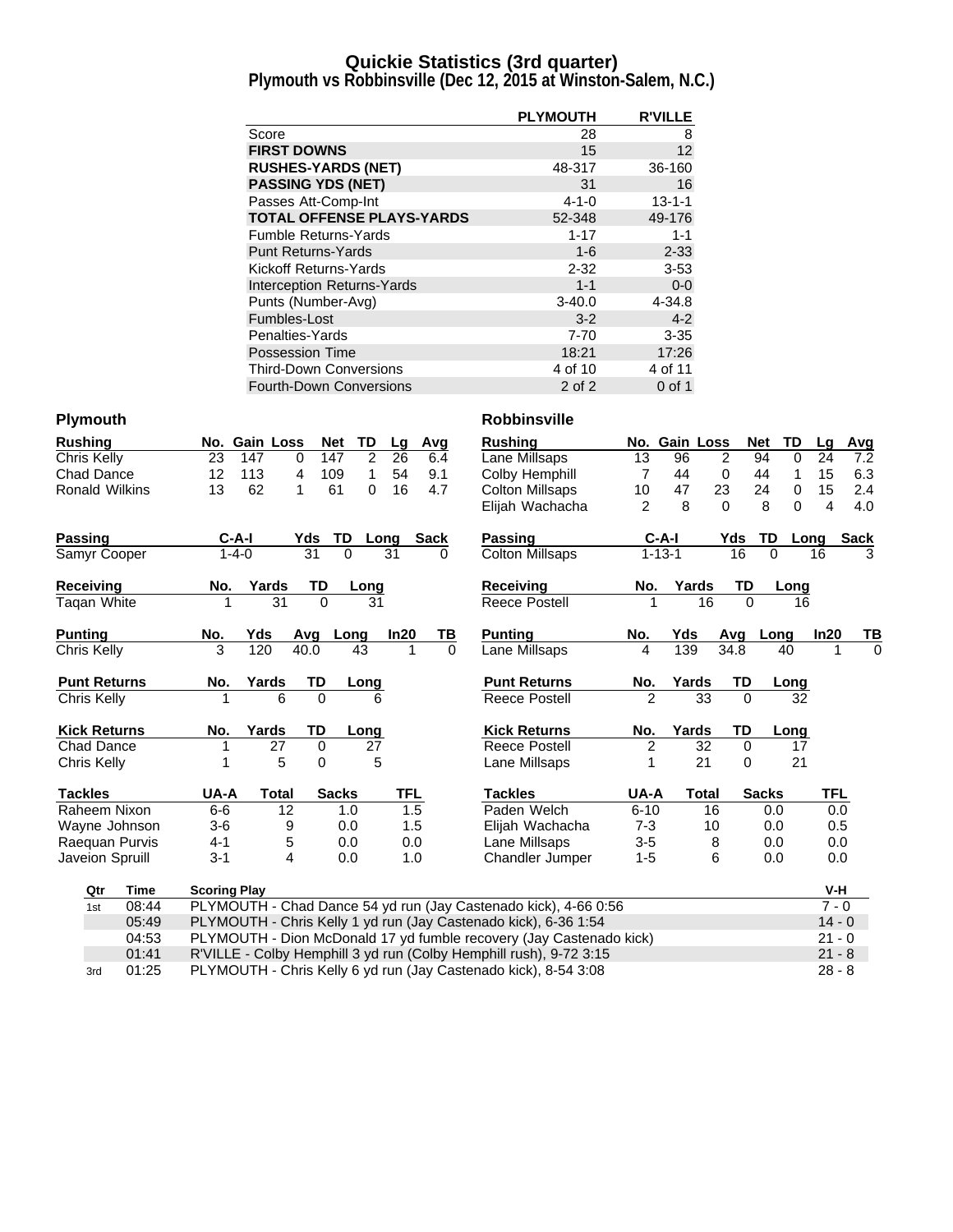# **Play-by-Play Summary (4th quarter)**

|                                    |                                                                                          | 1-10 Plymouth 21                              | Start of 4th quarter, clock 12:00.                                                                                                                                     |                 |  |  |  |  |  |  |  |  |
|------------------------------------|------------------------------------------------------------------------------------------|-----------------------------------------------|------------------------------------------------------------------------------------------------------------------------------------------------------------------------|-----------------|--|--|--|--|--|--|--|--|
|                                    |                                                                                          | 1-10 Plymouth 21                              | PENALTY PLYMOUTH false start 5 yards to the PLYMOUTH16.                                                                                                                |                 |  |  |  |  |  |  |  |  |
|                                    |                                                                                          | 1-15 Plymouth 16<br>2-13 Plymouth 18          | Dance, C rush for 2 yards to the PLYMOUTH18 (Black, C).<br>Kelly, C rush for 2 yards to the PLYMOUTH20 (Welch, P).                                                     |                 |  |  |  |  |  |  |  |  |
| 3-11                               |                                                                                          | Plymouth 20                                   | Wilkins, R rush for 10 yards to the PLYMOUTH30 (Jumper, C; Millsaps, L).                                                                                               |                 |  |  |  |  |  |  |  |  |
| 4-1                                |                                                                                          | Plymouth 30                                   | Kelly, C punt 50 yards to the R'VILLE20, downed.                                                                                                                       |                 |  |  |  |  |  |  |  |  |
|                                    |                                                                                          |                                               | 3 plays, 9 yards, 2:02<br>ROBBINSVILLE drive start at 09:58.                                                                                                           |                 |  |  |  |  |  |  |  |  |
|                                    |                                                                                          | 1-10 R'ville 20                               | Millsaps, C pass complete to Millsaps, L for 13 yards to the R'VILLE33, 1ST DOWN R'VILLE                                                                               | P <sub>13</sub> |  |  |  |  |  |  |  |  |
|                                    |                                                                                          |                                               | (White,T).                                                                                                                                                             | R <sub>14</sub> |  |  |  |  |  |  |  |  |
|                                    | 1-10                                                                                     | R'ville 33                                    | Millsaps, L rush for 20 yards to the PLYMOUTH47, 1ST DOWN R'VILLE (Spruill, J; Johnson, W).                                                                            |                 |  |  |  |  |  |  |  |  |
|                                    | $2 - 1$                                                                                  | 1-10 Plymouth 47<br>Plymouth 38               | Millsaps, C pass complete to Brooks, K for 9 yards to the PLYMOUTH38 (Smallwood, J).<br>Hemphill, C rush for 8 yards to the PLYMOUTH30, 1ST DOWN R'VILLE (Spruill, J). | R <sub>15</sub> |  |  |  |  |  |  |  |  |
|                                    | 1-10                                                                                     | Plymouth 30                                   | Wiggins, I rush for loss of 3 yards to the PLYMOUTH33 (Johnson, W; Brooks, M).                                                                                         |                 |  |  |  |  |  |  |  |  |
|                                    | 2-13                                                                                     | Plymouth 33                                   | Millsaps, C pass complete to Hemphill, C for 13 yards to the PLYMOUTH20, 1ST DOWN R'VILLE                                                                              | P16             |  |  |  |  |  |  |  |  |
|                                    | $1 - 10$                                                                                 | Plymouth 20                                   | (Young, R; Purvis, R).<br>Wiggins, I rush for 6 yards to the PLYMOUTH14 (Nixon, R).                                                                                    |                 |  |  |  |  |  |  |  |  |
|                                    | 2-4                                                                                      | Plymouth 14                                   | Wiggins, I rush for 6 yards to the PLYMOUTH8, 1ST DOWN R'VILLE (Purvis, R; Johnson, W).                                                                                | R <sub>17</sub> |  |  |  |  |  |  |  |  |
|                                    | 1-G                                                                                      | Plymouth 08                                   | TEAM rush for no gain to the PLYMOUTH8, fumble by TEAM recovered by R'VILLE Millsaps, C at                                                                             |                 |  |  |  |  |  |  |  |  |
|                                    |                                                                                          |                                               | PLYMOUTH8.                                                                                                                                                             |                 |  |  |  |  |  |  |  |  |
|                                    | 2-G<br>3-G                                                                               | Plymouth 08<br>Plymouth 01                    | Hemphill, C rush for 7 yards to the PLYMOUTH1 (Nixon, R; Armstrong, J).<br>Hemphill, C rush for 1 yard to the PLYMOUTH0, TOUCHDOWN, clock 06:00.                       |                 |  |  |  |  |  |  |  |  |
|                                    | 1-G                                                                                      | Plymouth 03                                   | Millsaps, C pass attempt failed.                                                                                                                                       |                 |  |  |  |  |  |  |  |  |
|                                    |                                                                                          |                                               | Plymouth 28, Robbinsville 14                                                                                                                                           |                 |  |  |  |  |  |  |  |  |
|                                    | $1-G$                                                                                    | R'ville 40                                    | PENALTY PLYMOUTH unsportsmanlike conduct 15 yards to the PLYMOUTH45.<br>11 plays, 80 yards, 3:59                                                                       |                 |  |  |  |  |  |  |  |  |
|                                    |                                                                                          |                                               | Romero, F kickoff 10 yards to the PLYMOUTH35, on-side kick, recovered by PLYMOUTH Cherry, C                                                                            |                 |  |  |  |  |  |  |  |  |
|                                    |                                                                                          |                                               | on PLYMOUTH36.                                                                                                                                                         |                 |  |  |  |  |  |  |  |  |
|                                    |                                                                                          | PLYMOUTH drive start at 05:59.                |                                                                                                                                                                        |                 |  |  |  |  |  |  |  |  |
| 2-8                                |                                                                                          |                                               | 1-10 Plymouth 36 Dance, C rush for 2 yards to the PLYMOUTH38 (Millsaps, L; Welch, P).<br>Kelly, C rush for 4 yards to the PLYMOUTH42 (Brooks, K; Welch, P).            |                 |  |  |  |  |  |  |  |  |
| 3-4                                | Plymouth 38<br>Plymouth 42<br>Dance, C rush for no gain to the PLYMOUTH42 (Wachacha, E). |                                               |                                                                                                                                                                        |                 |  |  |  |  |  |  |  |  |
| 4-4                                |                                                                                          | Plymouth 42                                   | Kelly, C punt 44 yards to the R'VILLE14, Postell, R return 17 yards to the R'VILLE31                                                                                   |                 |  |  |  |  |  |  |  |  |
|                                    |                                                                                          |                                               | (Wilkins,R).<br>3 plays, 6 yards, 2:17                                                                                                                                 |                 |  |  |  |  |  |  |  |  |
|                                    |                                                                                          |                                               | ROBBINSVILLE drive start at 03:42.                                                                                                                                     |                 |  |  |  |  |  |  |  |  |
|                                    |                                                                                          | 1-10 R'ville 31                               | Millsaps, L rush for 9 yards to the R'VILLE40 (Whitehead, D).                                                                                                          |                 |  |  |  |  |  |  |  |  |
|                                    | 2-1                                                                                      | R'ville 40                                    | Millsaps, C pass complete to Jumper, C for 19 yards to the PLYMOUTH41, 1ST DOWN R'VILLE                                                                                | P <sub>18</sub> |  |  |  |  |  |  |  |  |
|                                    | $1 - 10$                                                                                 | Plymouth 41                                   | (Armstrong, J).<br>Millsaps, C pass complete to Millsaps, L for 13 yards to the PLYMOUTH28, 1ST DOWN R'VILLE                                                           | P <sub>19</sub> |  |  |  |  |  |  |  |  |
|                                    |                                                                                          |                                               | (Brooks,M).                                                                                                                                                            |                 |  |  |  |  |  |  |  |  |
|                                    | 1-10                                                                                     | Plymouth 28                                   | Millsaps, L rush for 9 yards to the PLYMOUTH19 (Nixon, R).                                                                                                             |                 |  |  |  |  |  |  |  |  |
|                                    | $2 - 1$                                                                                  | Plymouth 19                                   | Millsaps, C pass incomplete to Postell, R, PENALTY PLYMOUTH pass interference 10 yards to<br>the PLYMOUTH9, 1ST DOWN R'VILLE, NO PLAY.                                 | X20             |  |  |  |  |  |  |  |  |
|                                    | 1-G                                                                                      | Plymouth 09                                   | Millsaps, C pass complete to Millsaps, L for 9 yards to the PLYMOUTH0, TOUCHDOWN, clock                                                                                |                 |  |  |  |  |  |  |  |  |
|                                    |                                                                                          |                                               | 02:17.                                                                                                                                                                 |                 |  |  |  |  |  |  |  |  |
|                                    | $1-G$                                                                                    | Plymouth 03                                   | Wachacha, E pass attempt failed.                                                                                                                                       |                 |  |  |  |  |  |  |  |  |
|                                    |                                                                                          |                                               | Plymouth 28, Robbinsville 20<br>5 plays, 69 yards, 1:26                                                                                                                |                 |  |  |  |  |  |  |  |  |
|                                    |                                                                                          |                                               | Romero, F kickoff 15 yards to the PLYMOUTH45, on-side kick, recovered by PLYMOUTH                                                                                      |                 |  |  |  |  |  |  |  |  |
|                                    |                                                                                          |                                               | McDonald, D on PLYMOUTH44.                                                                                                                                             |                 |  |  |  |  |  |  |  |  |
| 1-10                               |                                                                                          | PLYMOUTH drive start at 02:16.<br>Plymouth 44 | Kelly, C rush for no gain to the PLYMOUTH44 (Wachacha, E).                                                                                                             |                 |  |  |  |  |  |  |  |  |
|                                    |                                                                                          | 2-10 Plymouth 44                              | Timeout Robbinsville, clock 02:08.                                                                                                                                     |                 |  |  |  |  |  |  |  |  |
|                                    |                                                                                          | 2-10 Plymouth 44                              | Wilkins, R rush for 2 yards to the PLYMOUTH46 (Wachacha, E; Postell, R).                                                                                               |                 |  |  |  |  |  |  |  |  |
| 3-8                                |                                                                                          | Plymouth 46                                   | Timeout Robbinsville, clock 02:04.                                                                                                                                     |                 |  |  |  |  |  |  |  |  |
| 3-8<br>4-11                        |                                                                                          | Plymouth 46<br>Plymouth 43                    | Kelly, C rush for loss of 3 yards to the PLYMOUTH43 (Brooks, K).<br>Castenado, J punt 33 yards to the R'VILLE24, Jumper, C return 0 yards to the R'VILLE24,            |                 |  |  |  |  |  |  |  |  |
|                                    |                                                                                          |                                               | fumble by Jumper, C recovered by PLYMOUTH Spruill, J at R'VILLE24.                                                                                                     |                 |  |  |  |  |  |  |  |  |
|                                    |                                                                                          |                                               | 3 plays, minus 1 yard, 0.55                                                                                                                                            |                 |  |  |  |  |  |  |  |  |
|                                    |                                                                                          | PLYMOUTH drive start at 01:21.                |                                                                                                                                                                        |                 |  |  |  |  |  |  |  |  |
| 1-10 R'ville 24<br>2-11 R'ville 25 |                                                                                          |                                               | TEAM rush for loss of 1 yard to the R'VILLE25.<br>Timeout Robbinsville, clock 01:18.                                                                                   |                 |  |  |  |  |  |  |  |  |
| 2-11 R'ville 25                    |                                                                                          |                                               | TEAM rush for loss of 1 yard to the R'VILLE26.                                                                                                                         |                 |  |  |  |  |  |  |  |  |
| 3-12 R'ville 26                    |                                                                                          |                                               | TEAM rush for loss of 1 yard to the R'VILLE27.                                                                                                                         |                 |  |  |  |  |  |  |  |  |
|                                    |                                                                                          |                                               | End of game, clock 00:00.<br>3 plays, minus 3 yards, 1:21                                                                                                              |                 |  |  |  |  |  |  |  |  |
|                                    |                                                                                          |                                               |                                                                                                                                                                        |                 |  |  |  |  |  |  |  |  |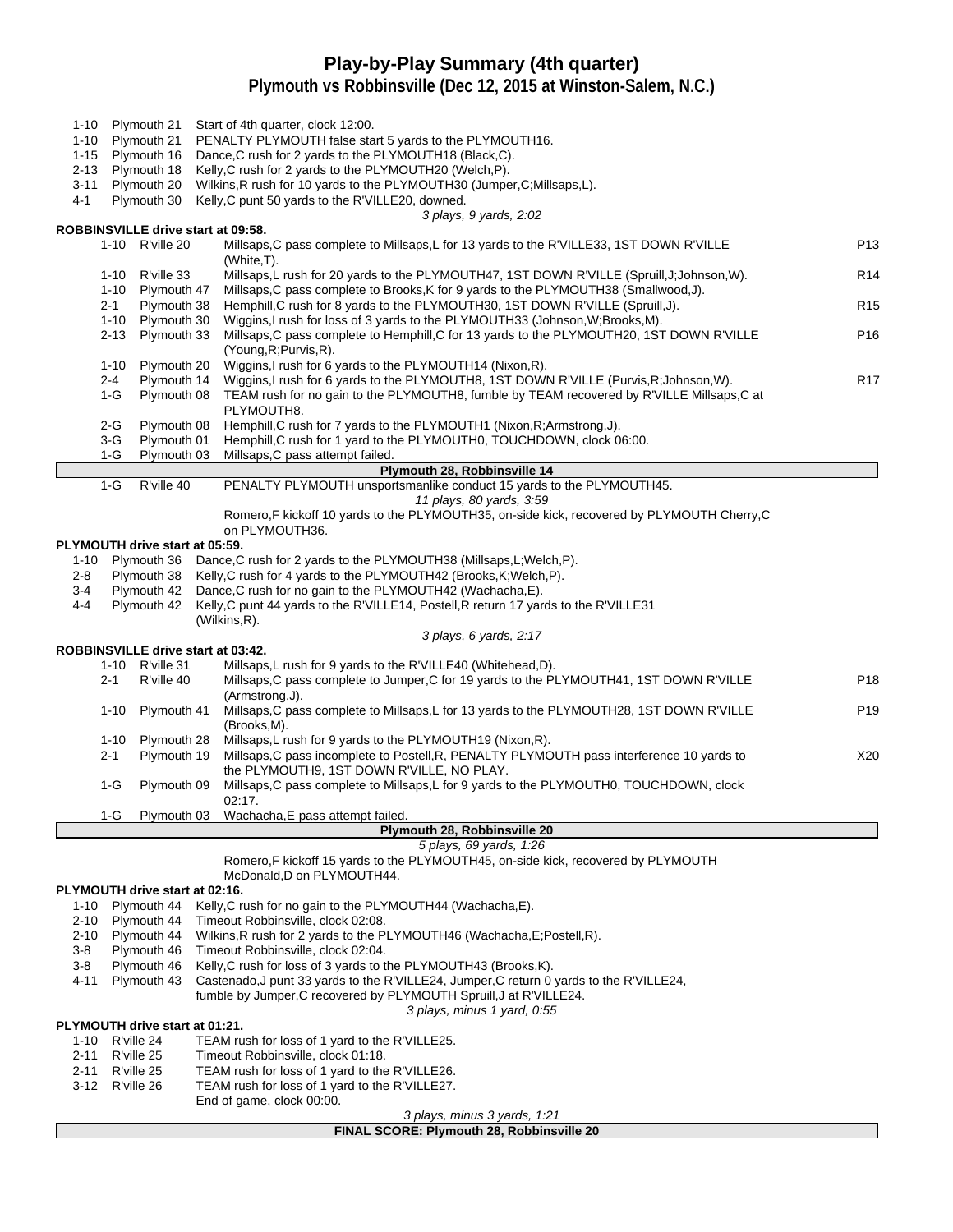# **Play-by-Play Summary (4th quarter)**

|                        |       | <b>Time</b> | 1st Downs |  | Conversions |     |         |           |                  |                  |
|------------------------|-------|-------------|-----------|--|-------------|-----|---------|-----------|------------------|------------------|
| <b>Quarter Summary</b> | Score | <b>Poss</b> |           |  |             | 3rd | 4th     | Rushina   | Passing          | <b>Penalties</b> |
| Plymouth               |       | 06:35       |           |  |             | በ-4 | 0-0     | $12 - 16$ | 0-0-0-0          | $3 - 30$         |
| Robbinsville           |       | 05:25       |           |  |             | 1-1 | $0 - 0$ | 10-63     | $6 - 6 - 0 - 76$ | 0-0              |